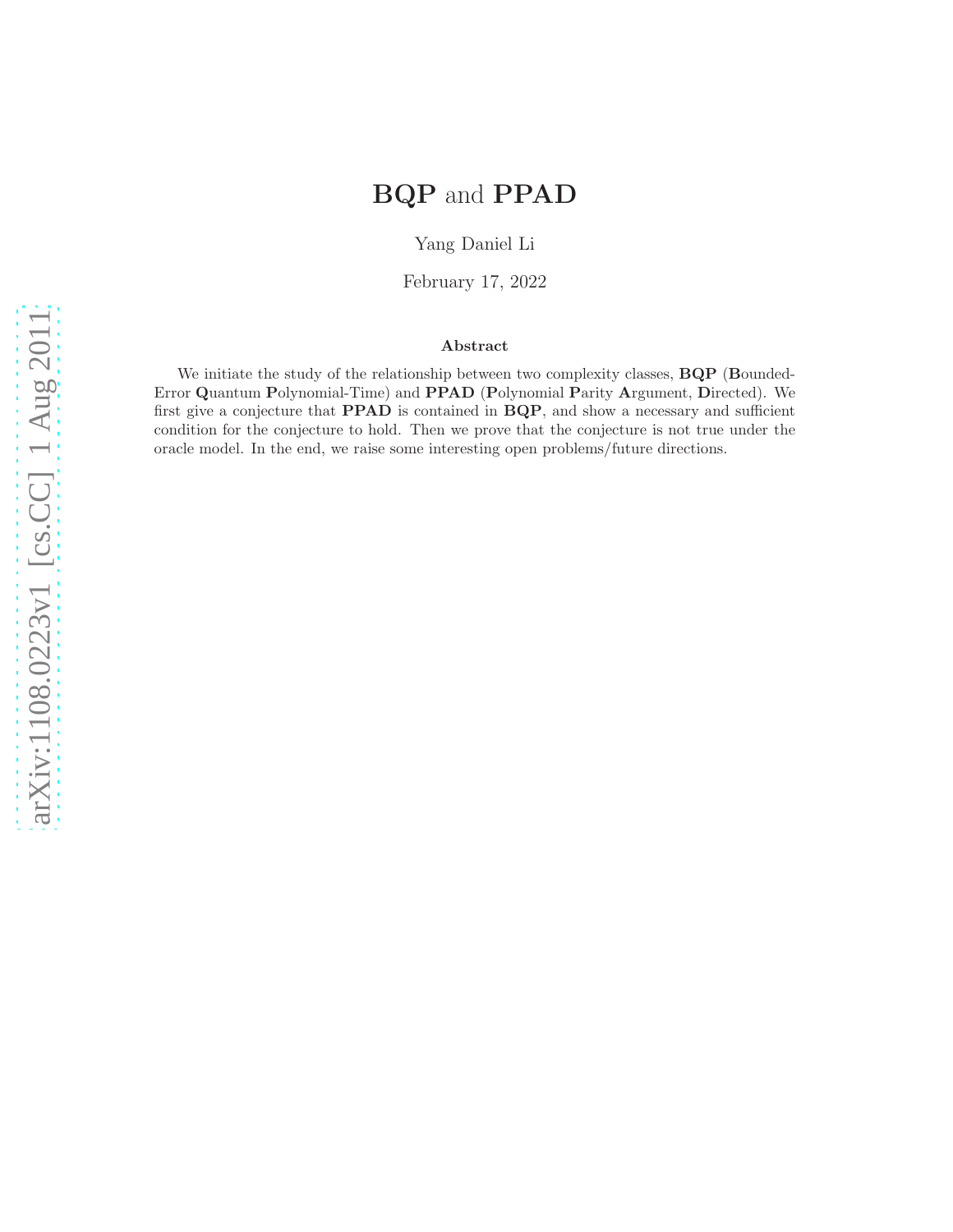## 1 Introduction

Quantum computing and algorithmic game theory are two exciting and active areas in the last two decades. Quantum computing lies in the intersection of computer science and quantum physics, and studies the power and limitation of a quantum computer. Algorithmic game theory touches upon the foundations of both computer science and economics, and aims to design efficient algorithms in strategic circumstances. If we want to come up with some examples that are able to demonstrate the interaction between computer science and other disciplines, then quantum computing and algorithmic game theory are two perfect candidates. Quantum mechanics may provide additional computational power, and quantum computers can test the foundations of quantum mechanics. Economics lends some strategic views, and computer science rewards with computational points of view. We refer readers to [\[NC00\]](#page-11-0) and [\[NRTV07\]](#page-11-1) for more information.

The central topics of quantum computing and algorithmic game theory are the hardness of two complexity classes, BQP (Bounded-Error Quantum Polynomial-Time) and PPAD (Polynomial Parity Argument, Directed). BQP, as introduced by Bernstein and Vazarani [\[BV97\]](#page-11-2), characterizes efficient computation of a quantum computer and is the quantum analog of BPP. Very little is known about BQP, and a wide belief is that BQP and NP are incomparable complexity classes [\[BBBV97,](#page-11-3) [BV97,](#page-11-2) [Aar10\]](#page-11-4). Papadimitriou introduced the complexity class PPAD [\[Pap94\]](#page-11-5), which is a special class between P and NP. Since then, the hardness of PPAD has also become a longstanding open problem. Although lots of important problems, say the problem of computing a Nash equilibrium (NASH for short) [\[DGP09,](#page-11-6) [CDT09\]](#page-11-7), were shown to be PPAD-complete, there have been very few relations from PPAD to other complexity classes.

In this paper, we initiate the study of the relationship between  $BQP$  and **PPAD**. The representative problem of **PPAD** is NASH [\[Pap94\]](#page-11-5), and the most well-known problem in  $BQP$ is factoring [\[Sho97\]](#page-11-8). Both  $NASH$  and factoring are in the complexity class **TFNP** (the set of total search problems, see [\[MP91\]](#page-11-9)) in the sense that every instance of NASH and factoring always has a solution. Therefore, it seems that there may be some relationship between PPAD and BQP.

In fact, this possible relation was (implicitly) mentioned in a talk given by Papadimitriou ten years ago [\[Pap01\]](#page-11-10). Papadimitrious said that "together with factoring, the complexity of finding a Nash equilibrium is in my opinion the most important concrete open question on the boundary of P today". In other words, Papadimitriou asked: do there exist (classically and deterministically) efficient algorithms for factoring and NASH? As it have been shown that there exist efficient quantum algorithms for factoring [\[Sho97\]](#page-11-8), it is natural for us to ask: do there exist efficient quantum algorithms for *NASH*? More generally, is **PPAD** contained in BQP?

Our conjecture is that PPAD is contained in BQP. Formally,

#### Conjecture 1 PPAD  $\subseteq$  BQP.

The conceived relationship can be illustrated by Figure 1, where the *green+red* is  $BQP$  and the *red* denotes **PPAD**.

We will formally define quantum Nash equilibrium, the quantum analog of Nash equilibrium, and prove the fact that PPAD is contained in BQP if and only if there exists a polynomialtime quantum algorithm for computing a quantum Nash equilibrium. Therefore, to prove the conjecture, we need to find an efficient (polynomial-time) quantum algorithm, and to disprove the conjecture, we have to show a super-polynomial lower bound for the time complexity of computing a quantum Nash equilibrium.

Another way to express the conjecture is that quantum computers can compute a Nash equilibrium in polynomial time, or that quantum computers can exponentially speed-up the computation of a Nash equilibrium. And we will rule out this possibility under the oracle model.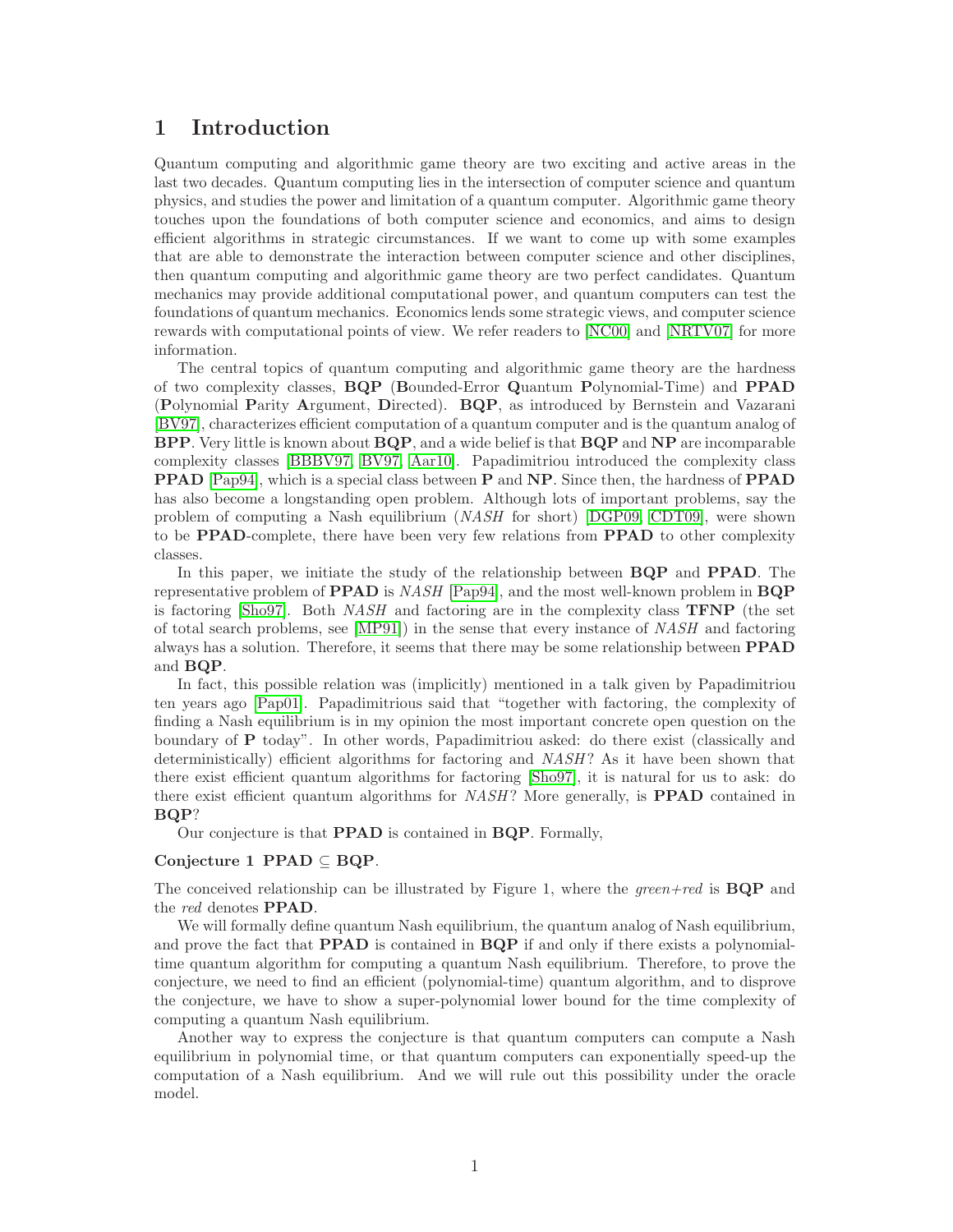

Figure 1: The conceived picture

The organization of this paper is as follows. Section 2 presents the definition of BQP and PPAD, and in Section 3, we introduce the notion of quantum Nash equilibrium and analyze it. Section 4 provides the necessary and sufficient condition for our conjecture to hold. Section 5 proves a lower bound of computing a Nash equilibrium using quantum computers under the oracle model. And we concludes the paper with some open problems/future directions in Section 6.

# 2 Preliminaries

### 2.1 Notation

Some notations used throughout the paper are listed here.

- N: the set of natural numbers,  $\{1, 2, 3, \ldots\}$ .
- [*n*]: the integer set  $\{1, 2, \ldots, n\}$ .
- $\bullet~\mathbb{R} \colon$  the set of real numbers.
- $||\phi||$ : the 2-norm of a vector  $\phi$ . If  $\phi$  is a quantum state  $\sum_{x} \alpha_x |x\rangle$ , then  $||\phi|| = \sqrt{\sum_{x} |\alpha_x|^2}$ .

# 2.2 BQP

[\[BV97\]](#page-11-2) introduced the notion of BQP, and a simplified version is as follows.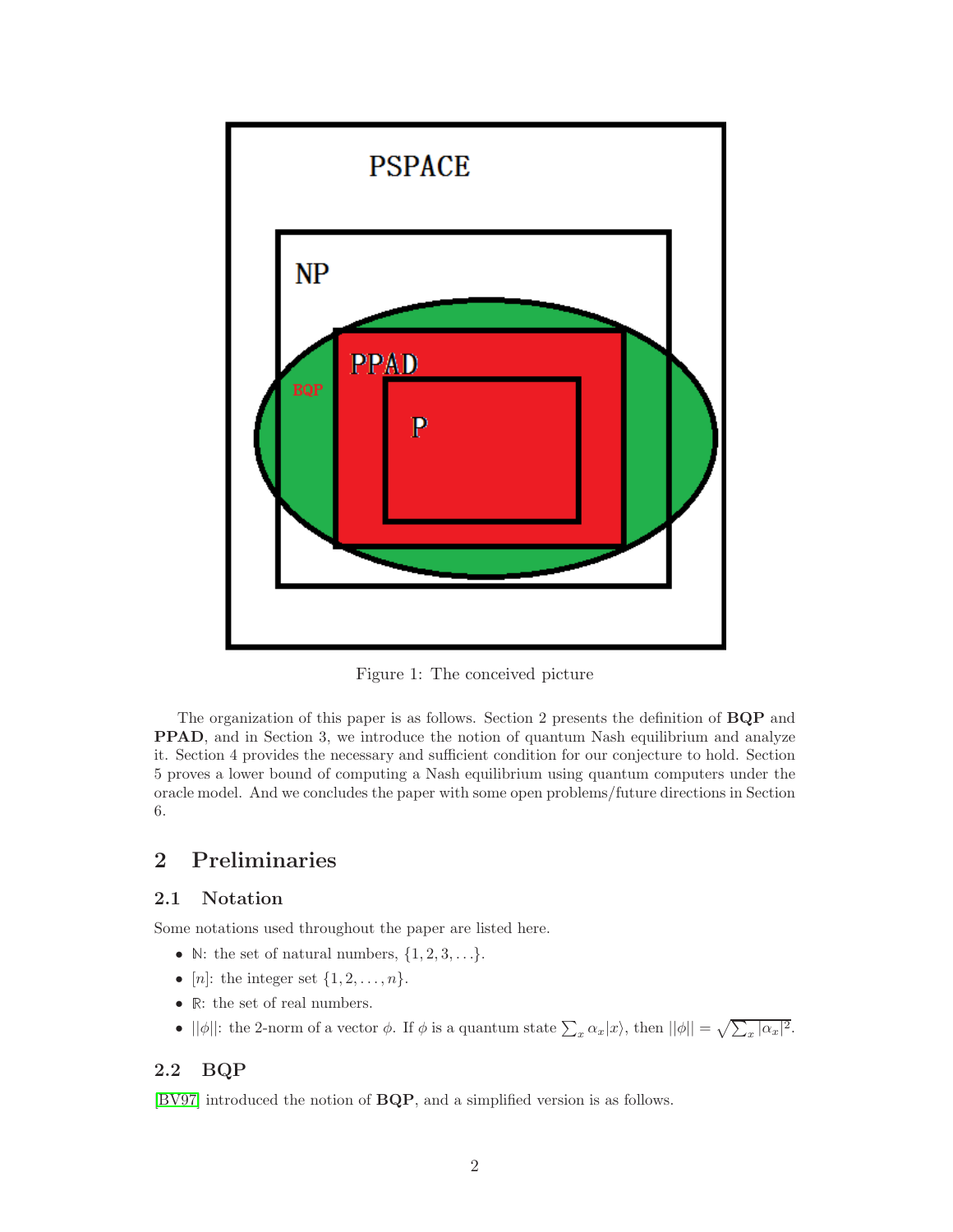**Definition 1** A language L is in  $BQP$  if and only if there exists a polynomial-time uniform family of quantum circuits  $\{Q_n : n \in \mathbb{N}\}\$ , such that

- For all  $n \in \mathbb{N}$ ,  $Q_n$  takes n qubits as input and outputs 1 bit.
- For all x in L,  $Pr(Q_{|x|}(x) = 1) \ge 2/3$ .
- For all x not in L,  $Pr(Q_{|x|}(x) = 0) \geq 2/3$ .

#### 2.3 PPAD and PPAD-completeness

Total search problems are problems for which solutions are guaranteed to exist, and the challenge is to find a specific solution. In [\[Pap94\]](#page-11-5), Papadimitriou defined the following total search problem.

Definition 2 (END-OF-THE-LINE) Let S (standing for Successor) and P (standing for Predecessor) be two polynomial size circuits that given input strings  $\{0,1\}^n$  output strings  $\{0,1\}^n$ . We further require that  $P(0^n) = 0^n \neq S(0^n)$ . The aim is to find an input x such that  $P(S(x)) \neq x$  or  $S(P(x)) \neq x \neq 0.$ 

A more intuitive description of END-OF-THE-LINE is as follows. G is a (possibly exponentially large) directed graph with no isolated vertices, and with every vertex having at most one predecessor and one successor.  $G$  is specified by giving a polynomial-time computable function  $f(v)$  (polynomial in the size of v) that returns the predecessor and successor (if they exist) of the vertex v. Given a vertex s in G with no predecessor, find a vertex  $t \neq s$  with no predecessor or no successor. (The input to the problem is the source vertex s and the function  $f(v)$ ). In other words, we want any source or sink of the directed graph other than s.

PPAD was defined based on this problem.

Definition 3 (PPAD) The complexity class PPAD contains all total search problems reducible to END-OF-THE-LINE in polynomial time.

PPAD-completeness was also defined.

Definition 4 (PPAD-completeness) A problem is called PPAD-complete if it is in PPAD and all problems in PPAD can reduce to it in polynomial time.

### 3 Quantum Nash Equilibrium

#### 3.1 Classical Equilibria

First, we review classical Nash equilibria and correlated equilibria, all of which can be found in [\[NRTV07\]](#page-11-1).

In a classical game there are n players, labeled  $\{1, 2, \ldots, n\}$ . Each player i has a set  $S_i$  of strategies. We use  $s = (s_1, \ldots, s_n)$  to denote the vector of strategies selected by the players and  $S = \times_i S_i$  to denote the set of all possible joint strategies. Each player i has a utility function  $u_i : S \to \mathbb{R}$ , giving the payoff or utility  $u_i(s)$  to player i on the joint strategy s. There is a solution concept called Nash equilibrium, in which the equilibrium strategies are known by all players, and no player can gain more by unilaterally modifying his or her choice. Formally,

**Definition 5** A mixed Nash equilibrium is a probability vector  $p = p_1 \times \ldots \times p_n$  for some probability distributions  $p_i$ 's over  $S_i$ 's satisfying that

$$
\sum_{s_{-i}} p_{-i}(s_{-i}) u_i(s_i, s_{-i}) \ge \sum_{s_{-i}} p_{-i}(s_{-i}) u_i(s'_i, s_{-i}), \qquad \forall i \in [n], \forall s'_i \in S_i, \forall s_i \in S_i \ s.t. \ p_i(s_i) > 0,
$$

where  $s_{-i}$  is the strategies chosen by players but player i, and  $p_{-i}$  denotes the probability distribution over s−<sup>i</sup> . Informally speaking, for a mixed Nash equilibrium, the expected payoff over probability distribution of  $s_{-i}$  is maximized, i.e.  $\mathbf{E}_{s_{-i}}[u_i(s_i, s_{-i})] \geq \mathbf{E}_{s_{-i}}[u_i(s'_i, s_{-i})]$ .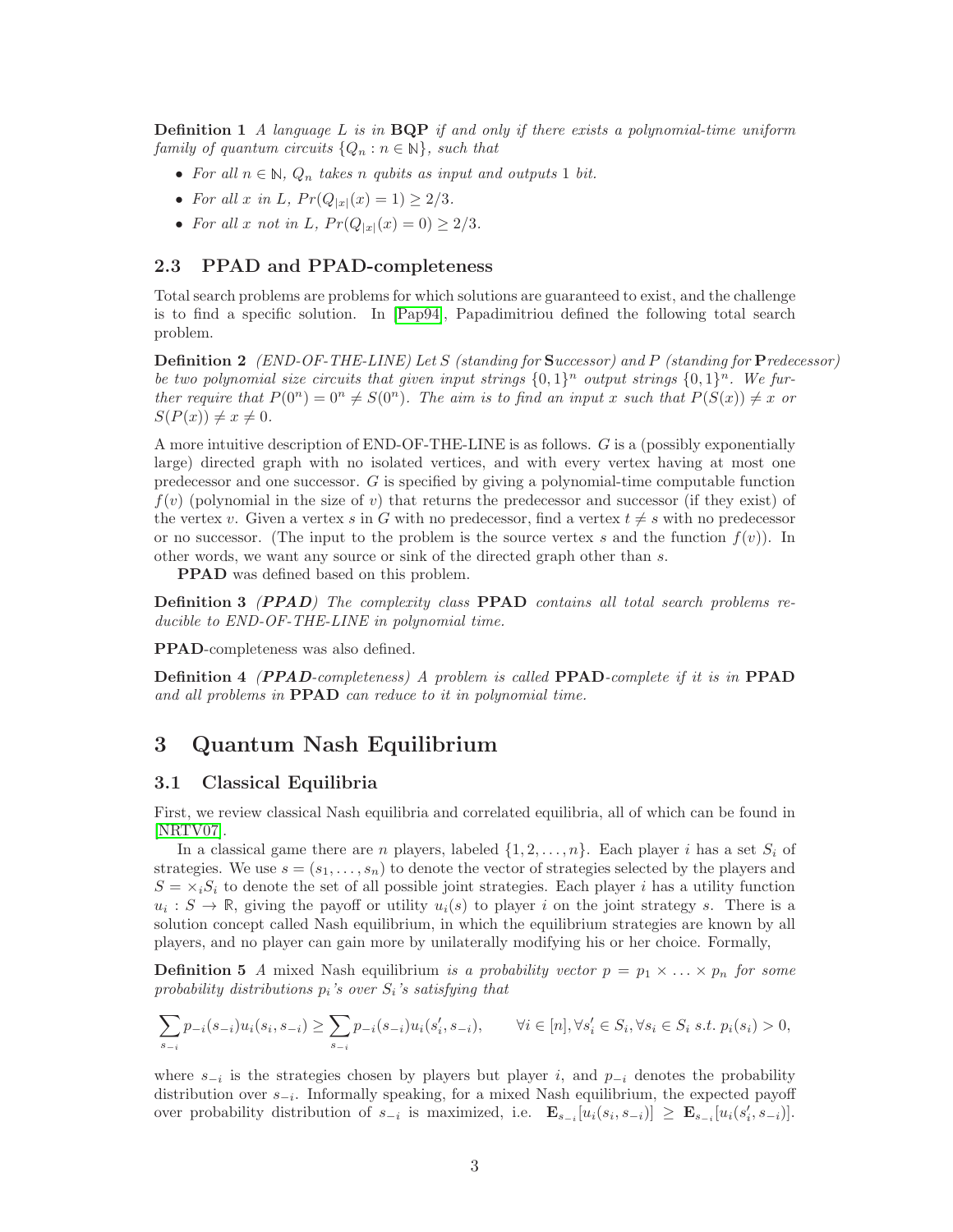We can further relax the Nash condition and define an  $\epsilon$ -approximate Nash equilibrium to be a profile of mixed strategies such that no player can gain more than  $\epsilon$  amount by changing his/her own strategy unilaterally. Formally,

**Definition 6** An  $\epsilon$ -approximate Nash equilibrium is a probability vector  $p = p_1 \times \ldots \times p_n$  for some probability distributions  $p_i$ 's over  $S_i$ 's satisfying that

$$
\sum_{s_{-i}} p_{-i}(s_{-i}) u_i(s_i, s_{-i}) \ge \sum_{s_{-i}} p_{-i}(s_{-i}) u_i(s'_i, s_{-i}) - \epsilon, \qquad \forall i \in [n], \forall s'_i \in S_i, \forall s_i \in S_i \ s.t. \ p_i(s_i) > 0,
$$

where  $\epsilon > 0$ . In addition, the probability distribution of each player may not be independent, but correlated, forming the notion of correlated equilibria.

Definition 7 A correlated equilibrium is a probability distribution p over S satisfying that

$$
\sum_{s_{-i}} p(s_i, s_{-i}) u_i(s_i, s_{-i}) \ge \sum_{s_{-i}} p(s_i, s_{-i}) u_i(s'_i, s_{-i}), \qquad \forall i \in [n], \forall s_i, s'_i \in S_i.
$$

Notice that a correlated equilibrium  $p$  is a Nash equilibrium if and only if  $p$  is a product distribution.

### 3.2 Quantum Equilibria

This part generalizes classical equilibria to quantum equilibria, where players are allowed to use "quantum" strategies. To be more precise, each player i now has a Hilbert space  $H_i =$  $span\{s_i: s_i \in S_i\}$ , and the joint strategy can be any quantum state  $\rho$  in  $H = \otimes_i H_i$ . The payoff/utility for player *i* on joint strategy  $\rho$  is  $\mu_i(\rho) = \mathbf{E}[u_i(s(\rho))] = \sum_s \langle s | \rho | s \rangle u_i(s)$ , where  $s(\rho)$  is the outcome pure strategy when  $\rho$  is measured according to the computational basis  $\{s : s \in S\}$ . Note that what each player i can do is to apply an admissible super-operator  $\Phi_i$ on her own space  $H_i$ . We sometimes write  $\Phi_i$  for  $\Phi_i \otimes I_{-i}$ . We use  $CPTP(X)$  to denote the set of all admissible (completely positive and trace preserving) super-operators on a space  $X$ . The notions of quantum Nash equilibria and quantum correlated equilibria are defined as follows.

**Definition 8** A quantum Nash equilibrium is a quantum strategy  $\rho = \rho_1 \otimes \ldots \otimes \rho_n$  for  $\rho_i$ 's in  $H_i$ 's satisfying

$$
\sum_{s} \langle s|\rho|s\rangle u_i(s) \ge \sum_{s} \langle s|\Phi_i(\rho)|s\rangle u_i(s), \qquad \forall i \in [n], \forall \Phi_i \in CPTP(H_i)
$$

**Definition 9** A quantum correlated equilibrium is a quantum strategy  $\rho$  in H satisfying

$$
\sum_{s} \langle s|\rho|s\rangle u_i(s) \ge \sum_{s} \langle s|\Phi_i(\rho)|s\rangle u_i(s), \qquad \forall i \in [n], \forall \Phi_i \in CPTP(H_i)
$$

### 3.3 Relations between Classical and Quantum Equilibria

This section studies the relation between classical and quantum equilibria. A quantum mixed state  $\rho$  naturally induces a classical distribution p over S defined by

$$
p(s) = \rho_{ss} \tag{1}
$$

While taking diagonal entries seems to be the most natural mapping from quantum states to classical distributions, there are more options for the mapping in other direction. Given a classical distribution  $p$  over  $S$ , we can consider

- 1.  $\rho(p) = \sum_s p(s)|s\rangle\langle s|,$
- 2.  $|\psi(p)\rangle = \sum_s \sqrt{p(s)}|s\rangle$ , or
- 3. any density matrix  $\rho$  with  $p(s) = \rho_{ss}$  satisfied.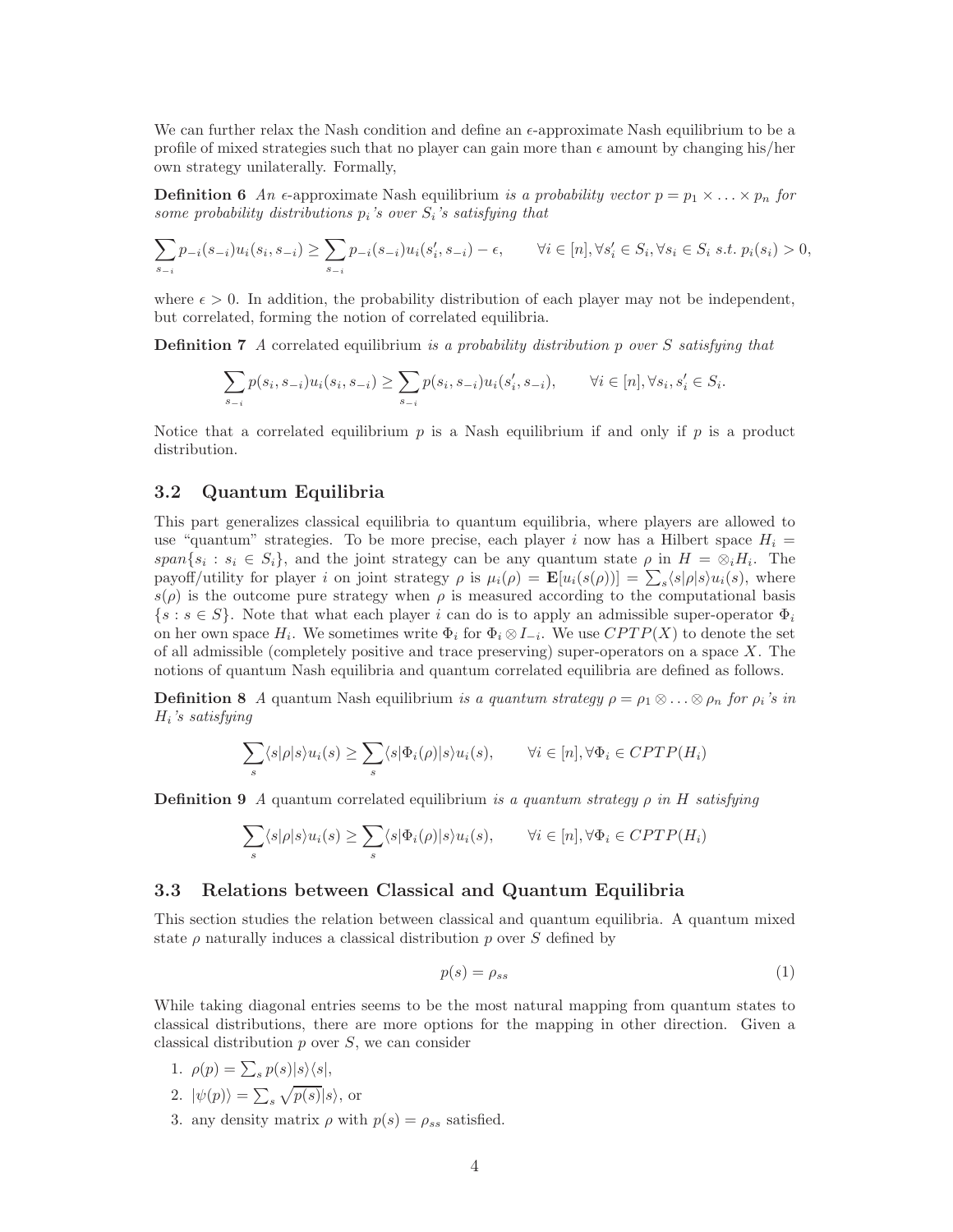We want to study whether equilibria in one world, classical or quantum, implies equilibria in the other world. The following theorem says that quantum always implies classical.

**Theorem 3.1** If  $\rho$  is a quantum correlated equilibrium, then p defined by  $p(s) = \rho_{ss}$  is a classical correlated equilibrium. In particular, if  $\rho$  is a quantum Nash equilibrium, then p is a classical Nash equilibrium.

#### Proof: See the appendix.

The implication from classical to quantum is much more complicated. The following theorem says that the first mapping always gives a quantum equilibrium. That is, the utility of  $i$  cannot be increased for a classical equilibrium even when player  $i$  is allowed to have quantum operations.

<span id="page-5-2"></span>**Theorem 3.2** If p is a classical correlated equilibrium, then  $\rho = \sum_{s \in S} |s\rangle\langle s|$  is a quantum correlated equilibrium. In particular, if p is a classical Nash equilibrium, then  $\rho$  as defined is a quantum Nash equilibrium.

#### Proof: See the appendix.

<span id="page-5-0"></span>Following this result, we are able to give an affirmative answer to an important problem, whether quantum Nash equilibria always exist.

Corollary 3.3 For all standard game G with finite number of players and strategies, quantum Nash equilibria always exist.

#### Proof: See the appendix.

The second way of inducing a quantum state is interesting: It preserves (uncorrelated) Nash equilibria, but does not preserve correlated Nash equilibria in general.

**Theorem 3.4** There exists a classical correlated equilibrium p with  $|\psi\rangle = \sum_{s} \sqrt{p(s)} |s\rangle$  not being a quantum correlated equilibrium. However, if p is a classical Nash equilibrium, then  $|\psi\rangle = \sum_{s} \sqrt{p(s)} |s\rangle$  is a quantum Nash equilibrium.

Proof: See the appendix.

Finally, for the third mapping, *i.e.* a general  $\rho$  with  $p(s) = \rho_{ss}$  satisfied, the equilibrium property can be heavily destroyed, even if  $p$  is uncorrelated. (Actually, we will show such counterexamples even for two-player symmetric games.)

**Theorem 3.5** There exist  $\rho$  and  $p$  satisfying that  $p(s) = \rho_{ss}$ ,  $p$  is a classical Nash equilibrium, but  $\rho$  is not even a quantum correlated equilibrium.

#### Proof: See the appendix.

Despite of the above fact, one should not think that the large range of the third type of mappings always enables some mapping to destroy the equilibria.

**Theorem 3.6** There exist classical correlated equilibria p, such that all quantum states  $\rho$  with  $\rho_{ss} = p(s)$  are quantum correlated equilibria.

Proof: See the appendix.

### 4 A Necessary and Sufficient Condition

In this section, we prove the following theorem.

**Theorem 4.1 PPAD**  $\subseteq$  **BQP** if and only if there exists a polynomial-time quantum algorithm for finding a quantum Nash equilibrium.

#### Proof:

If **PPAD**  $\subseteq$  **BQP**, then for a game G, there exists a polynomial-time quantum algorithm for finding a Nash equilibrium p, since finding a Nash equilibrium is a **PPAD**-complete problem. As shown in the proof of Corollary [3.3,](#page-5-0) we can always convert p to a quantum equilibrium  $\rho$ 

 $\Box$ 

<span id="page-5-5"></span> $\Box$ 

<span id="page-5-1"></span> $\Box$ 

<span id="page-5-3"></span> $\Box$ 

<span id="page-5-4"></span> $\Box$ 

 $\Box$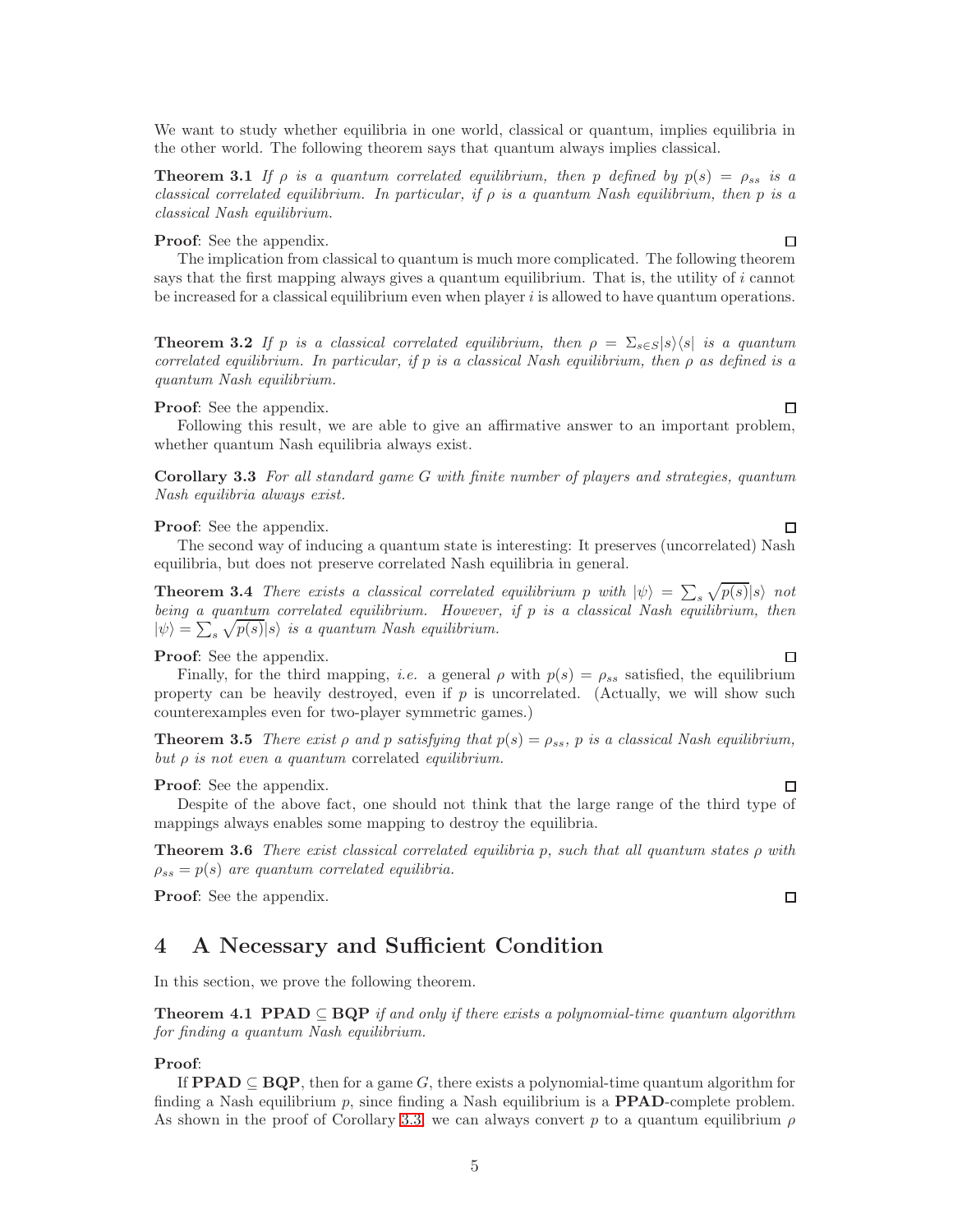in polynomial time. Hence, there exists a polynomial-time quantum algorithm for finding a quantum Nash equilibrium.

Next we will prove the inverse direction for the statement.

We define a new problem as follows.

Definition 10 SAMPLE-NASH is a search problem that, on input a game G, outputs a pure strategy s sampled from a fixed Nash equilibrium p of the game G.

Suppose that we are given a game G and we find a quantum Nash equilibrium  $\rho$  in polynomialtime using the quantum algorithm. Here we assume that the induced classical probability distribution induced from  $\rho$  is p, defined by  $p(s) = \rho_{ss}$ . By measuring  $\rho$  according to the computational basis  $\{s : s \in S\}$ , we can obtain a pure strategy s, which is sampled according to p. According to Theorem [3.1,](#page-5-1)  $p$  is a classical Nash equilibrium, and therefore  $s$  is an output for SAMPLE-NASH. So we are able to obtain the output for SAMPLE-NASH in polynomial time. Now we have a polynomial-time quantum algorithm for SAMPLE-NASH.

We have the following result, which is to be proved later.

<span id="page-6-0"></span>Lemma 4.2 A PPAD-complete problem can be reduced to SAMPLE-NASH in randomized polynomial time.

Therefore, we have a polynomial-time quantum algorithm for a **PPAD**-complete problem, implying  $\text{PPAD} \subseteq \text{BQP}$ .

 $\Box$ 

### 4.1 Proof of Lemma [4.2](#page-6-0)

<span id="page-6-2"></span>To prove Lemma [4.2,](#page-6-0) we use the following result.

#### Lemma 4.3  $\vert CDT09 \vert$

For any constant  $c > 0$ , the problem of computing a  $1/m^c$ -approximate Nash equilibrium of a positively normalized <sup>[1](#page-6-1)</sup> m  $\times$  m bimatrix game is **PPAD**-complete.

We just need to reduce the problem in Lemma [4.3,](#page-6-2) to *SAMPLE-NASH* in randomized polynomial time.

For an instance of the problem in Lemma [4.3,](#page-6-2) namely a positively normalized  $m \times m$  bimatrix game  $G$ , we use  $G$  as the input for *SAMPLE-NASH*. We assume that we have an algorithm A for SAMPLE-NASH, and we want to use A to construct an algorithm for the problem in Lemma [4.3](#page-6-2) in randomized polynomial time. Suppose the output of A is sampled from a Nash equilibrium  $p = p_1 \times p_2$ .

<span id="page-6-3"></span>**Lemma 4.4** Suppose that  $p = p_1 \times p_2$  is a Nash equilibrium of a positively normalized  $m \times m$ bimatrix game G, and that the output of A, an algorithm for SAMPLE-NASH, is sampled from p. For any  $\epsilon = O(1/m^c)$ , with high probability, we will get a probability distribution  $q = q_1 \times q_2$ with  $||q_1 - p_1||_1 \leq \epsilon$  and  $||q_2 - p_2||_1 \leq \epsilon$ , after running A for  $O(m^2 \epsilon^{-2})$  times.

<span id="page-6-4"></span>**Lemma 4.5** Suppose that  $p = p_1 \times p_2$  is a Nash equilibrium of a positively normalized  $m \times m$ bimatrix game G. Any probability distribution  $q = q_1 \times q_2$  with  $||q_1-p_1||_1 \leq \epsilon$  and  $||q_2-p_2||_1 \leq \epsilon$ , is a  $2\epsilon$ -approximate Nash equilibrium of game G.

By Lemma [4.4,](#page-6-3) we can run algorithm A for  $O(m^2 \epsilon^{-2})$  times to construct a desired probability distribution q with high probability. By Lemma [4.5,](#page-6-4) q is an  $2\epsilon$ -approximate Nash equilibrium. To find an  $1/m^c$ -approximate Nash equilibrium, we need to use A for  $O(m^{2c+2})$  times, which is polynomial in input size  $2m^2$ .

<span id="page-6-1"></span><sup>&</sup>lt;sup>1</sup>In [\[CDT09\]](#page-11-7), the game matrices are normalized in the sense that all the entries are between 0 and 1 (positively normalized), or between −1 and 1.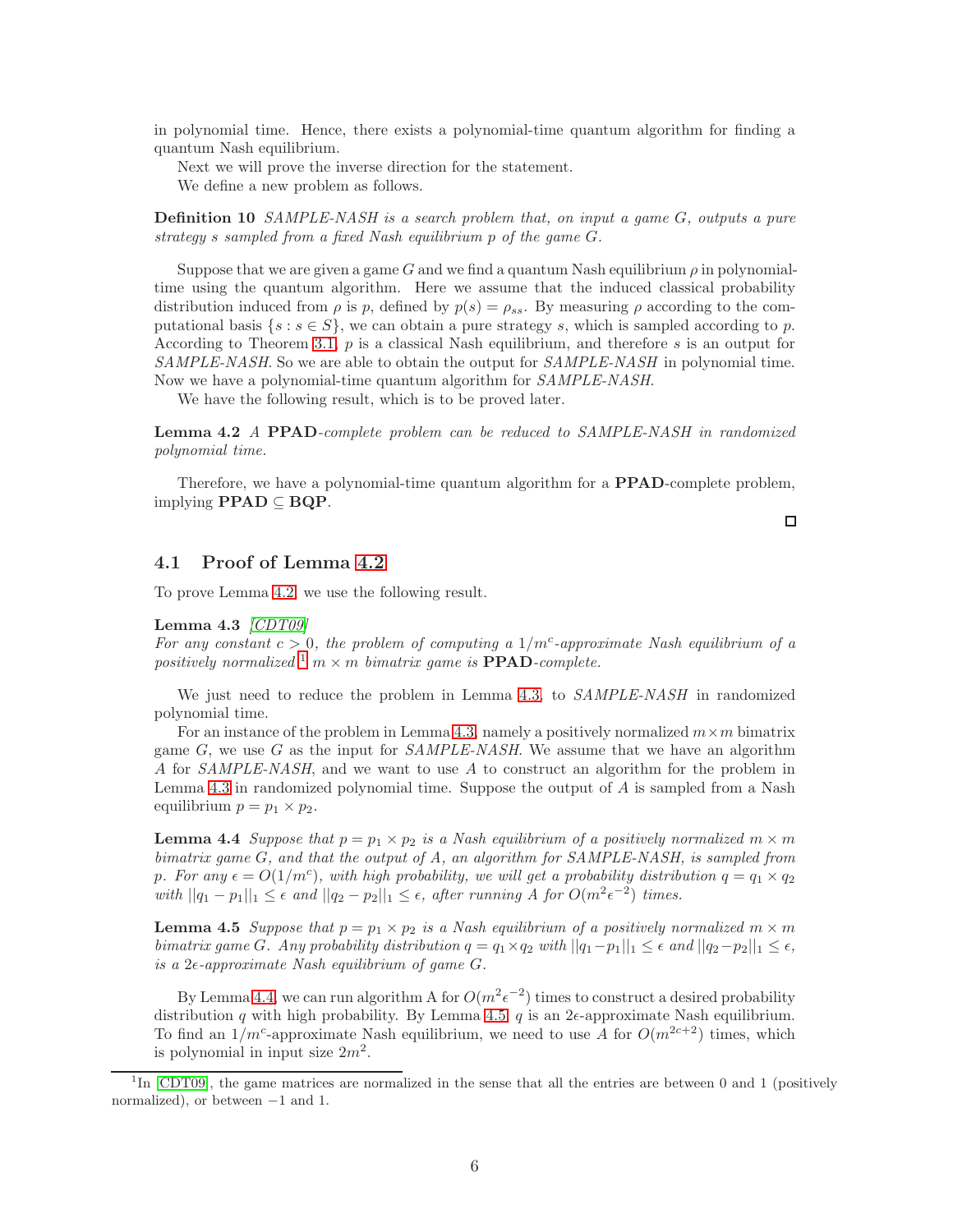### 4.1.1 Proof of Lemma [4.4](#page-6-3)

We assume that player 1's m strategies are  $s_1, s_2, \ldots, s_m$ . Define  $k = \lceil 4000m^2/\epsilon^2 \rceil = O(m^2\epsilon^{-2})$ . For each  $i \in [k], j \in [m]$ , define random variable  $X_{ij}$  taking values in  $\{0,1\}$ , where  $X_{ij} = 1$ with probability  $p_1(s_j)$ .

Suppose that  $\epsilon_j = \frac{\epsilon}{2m}$  for each  $j \in [m]$ . Define random variables  $X_j$  to be  $X_j = \frac{\sum_{i \in [k]} X_{ij}}{k}$ k for each  $j \in [m]$ . By Chernoff bound,

$$
Pr(X_j \ge p_1(s_j) + \epsilon_j) \le e^{-2\epsilon_j^2 k} \tag{2}
$$

and

$$
Pr(X_j \le p_1(s_j) - \epsilon_j) \le e^{-2\epsilon_j^2 k}.
$$
\n(3)

Define a probability vector  $q_1$  to be  $(X_1, \ldots, X_m)$ , which is a distribution over strategies  $(s_1, s_2, \ldots, s_m)$ . It is easily checkable that  $\sum_j X_j = 1$  and that

$$
Pr(||q_1 - p_1||_1 \le \sum_{j \in [m]} |X_j - p_1(s_j)| \le \sum_{j \in [m]} \epsilon_j \le \epsilon) \ge 1 - \sum_{j \in [m]} 2e^{-2\epsilon_j^2 k} \tag{4}
$$

$$
\geq \quad 0.995. \tag{5}
$$

Similarly, we can get  $q_2$  satisfying  $||q_2 - p_2||_1 \leq \epsilon$  with probability at least 0.995. By union bound, we can get the desired q with probability at least 0.99.

#### 4.1.2 Proof of Lemma [4.5](#page-6-4)

For all i in  $\{1,2\}$ , for all  $s'_i$  in the set of strategies of player i, and for all  $s_i$  in the support of the set of strategies of player  $i$ , we have the following:

$$
\sum_{s_{-i}} q_{-i}(s_{-i})u(s_i's_{-i}) - \sum_{s_{-i}} q_{-i}(s_{-i})u(s_i s_{-i})
$$
\n
$$
= \sum_{s_{-i}} p_{-i}(s_{-i})u(s_i's_{-i}) + \sum_{s_{-i}} (q_{-i}(s_{-i}) - p_{-i}(s_{-i}))u(s_i's_{-i}) - \sum_{s_{-i}} q_{-i}(s_{-i})u(s_i s_{-i})
$$
\n
$$
\leq \sum_{s_{-i}} p_{-i}(s_{-i})u(s_i s_{-i}) + ||q_{-i} - p_{-i}||_1 \max_{s} u(s) - \sum_{s_{-i}} q_{-i}(s_{-i})u(s_i s_{-i})
$$
\n
$$
\leq \sum_{s_{-i}} p_{-i}(s_{-i})u(s_i s_{-i}) + \epsilon \times 1 - \sum_{s_{-i}} q_{-i}(s_{-i})u(s_i s_{-i})
$$
\n
$$
\leq \sum_{s_{-i}} (p_{-i}(s_{-i}) - q_{-i}(s_{-i}))u(s_i s_{-i}) + \epsilon
$$
\n
$$
\leq ||q_{-i} - p_{-i}||_1 \max_{s} u(s) + \epsilon
$$
\n
$$
\leq \epsilon \times 1 + \epsilon
$$
\n
$$
\leq 2\epsilon
$$

Following the definition of approximate Nash equilibrium,  $q$  is a 2 $\epsilon$ -approximate Nash equilibrium of G.

## 5 A Lower Bound under the Oracle Model

### 5.1 The Oracle Model

The oracle model is also called black-box model, or relativized model, and is one of simplest models in computer science. Suppose that there is a boolean function  $f : [N] \to \{0,1\}$ , and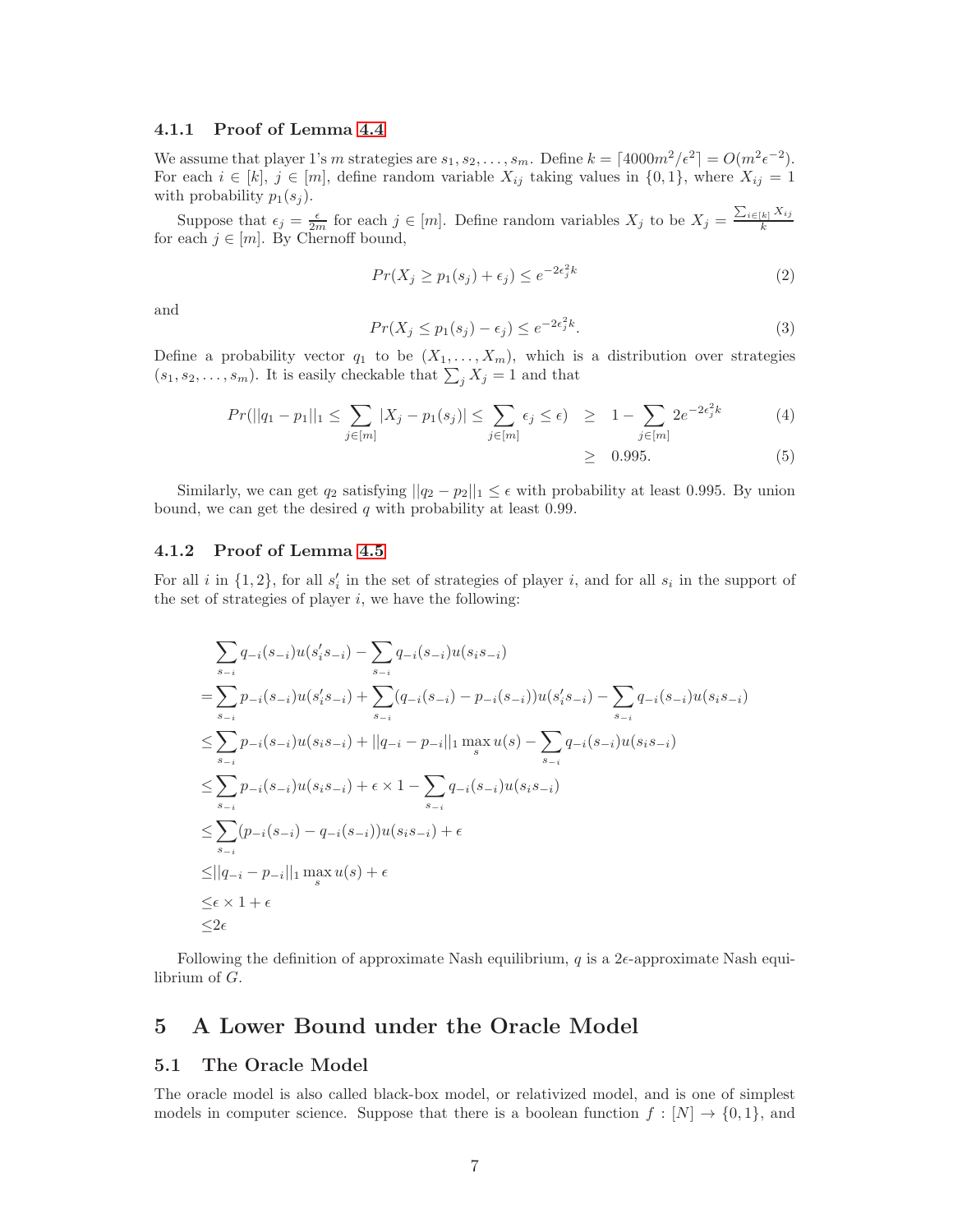that f can be computed in polynomial time. We want to find an  $x \in [N]$ , such that  $f(x) = 1$ . In the context of **PPAD**-complete problems, N, which could be exponential in the size of the input, is the number of points in the search space, and  $f(x) = 1$  for  $x \in [N]$  means that x is the answer we desire. For a **PPAD**-complete problem, there always exists an  $x \in [N]$ , such that  $f(x) = 1$ , and the question is that we do not know where it is. Such an f is called an oracle, and we want to compute an  $x \in [N]$ , such that  $f(x) = 1$ .

In an oracle model, algorithms are allowed to make queries to the oracle but are prohibited to take advantage of what underlies the oracle. Since we use quantum algorithms here, we can also make use of quantum superposition. For instance, for a quantum state  $\sum_{x} \alpha_x |x\rangle$ , we first add some ancilla qubits, obtaining  $\sum_{x} \alpha_x |x\rangle |0\rangle$ , and then make a single query to the oracle, getting  $\sum_{x} \alpha_x |x\rangle |f(x)\rangle$ .

In summary, in the oracle model, the function  $f$  can be seen as the input, and we need to design a quantum algorithm to find a solution  $x \in [N]$  with  $f(x) = 1$ , which is guaranteed to exist. The time complexity is what we care and is defined to the number of queries made to the oracle.

### 5.2 The Lower Bound

We use a hybrid argument of [\[BBBV97,](#page-11-3) [Vaz04\]](#page-11-11) to show a result when there is only one  $x \in [N]$ such that  $f(x) = 1$ , namely for the problems with a single solution. Hybrid argument is from a classic paper by Yao [\[Yao82\]](#page-11-12), and later has numerous applications in cryptography and complexity theory [\[BM84,](#page-11-13) [GL89,](#page-11-14) [HILL99,](#page-11-15) [INW94,](#page-11-16) [Nis91,](#page-11-17) [Nis92,](#page-11-18) [NW94\]](#page-11-19). Thus, our proof is not new, and existing techniques are enough to prove the result. This is partly due to the fact that the oracle model is very well-studied.

**Theorem 5.1** Under the oracle model, to solve a **PPAD**-complete problem with a single solution, any quantum algorithm has to make at least  $\Omega(\sqrt{N})$  queries to the oracle.

#### Proof:

Suppose  $A$  is an (arbitrary) algorithm under the oracle model, and it makes  $k$  queries to the input oracle. If  $k = \Omega(N)$ , then everything is done and we need to do nothing. So a reasonable assumption is that  $k = o(N)$ .

We define an auxiliary oracle function  $h : [N] \to \{0,1\}$  with  $h(y) = 0$  for all  $y \in [N]$ . Such an oracle cannot characterize any PPAD-complete problem, as there are always solutions for **PPAD**-complete problems while here h means no solution at all. So we use h just purely for analysis.

Run A on h and we call such a run  $A_h$ . Let  $\sum_{y:y\in[N]} \alpha_{y,t}|y\rangle$  be the query at time  $t \in [k]$ , and let the query magnitude of y to be  $\sum_{t\in[k]} |\alpha_{y,t}|^2$ . It is not hard to see that the expected query magnitude over all possible y is  $E_y(\sum_t |\alpha_{y,t}|^2) = k/N$ . We have the following claim.

Claim 1 There exist  $z_1, z_2 \in [N]$  with  $z_1 \neq z_2$ , such that  $\sum_t |\alpha_{z_1,t}|^2 \leq (k+1)/N$  and  $\sum_{t} |\alpha_{z_2,t}|^2 \leq (k+1)/N.$ 

By Cauchy-Schwartz inequality, we know that  $\sum_{t} |\alpha_{z_1,t}| \leq (k+1)/\sqrt{N}$  and that  $\sum_{t} |\alpha_{z_2,t}| \leq$  $(k + 1)/\sqrt{N}$ .

Let  $\phi_{h,t}, t \in [k]$  be the states of  $A_h$  after the t-th step. We define two oracles  $g_1 : [N] \to \{0, 1\}$ and  $g_2 : [N] \to \{0, 1\}$ :

- <span id="page-8-0"></span>•  $q_1(z_1) = 1$  and for all  $y \neq z_1, q_1(y) = 0$ ;
- $g_2(z_2) = 1$  and for all  $y \neq z_2$ ,  $g_2(y) = 0$ .

 $g_1$  and  $g_2$  are the legal inputs of A and correspond to **PPAD**-complete problems. Now run the algorithm A on  $g_1$  (the run is denoted as  $A_{g_1}$ ) and suppose the final state of  $A_{g_1}$  is  $\phi_{g_1,k}$ . By hybrid argument, we have the following claim.

**Claim 2** 
$$
[Vaz04]
$$
\n $\phi_{h,k} - \phi_{g_1,k} = \sum_{t=1}^k E_t$ , where  $||E_t|| \leq \sqrt{2} |\alpha_{z_1,t}|$ .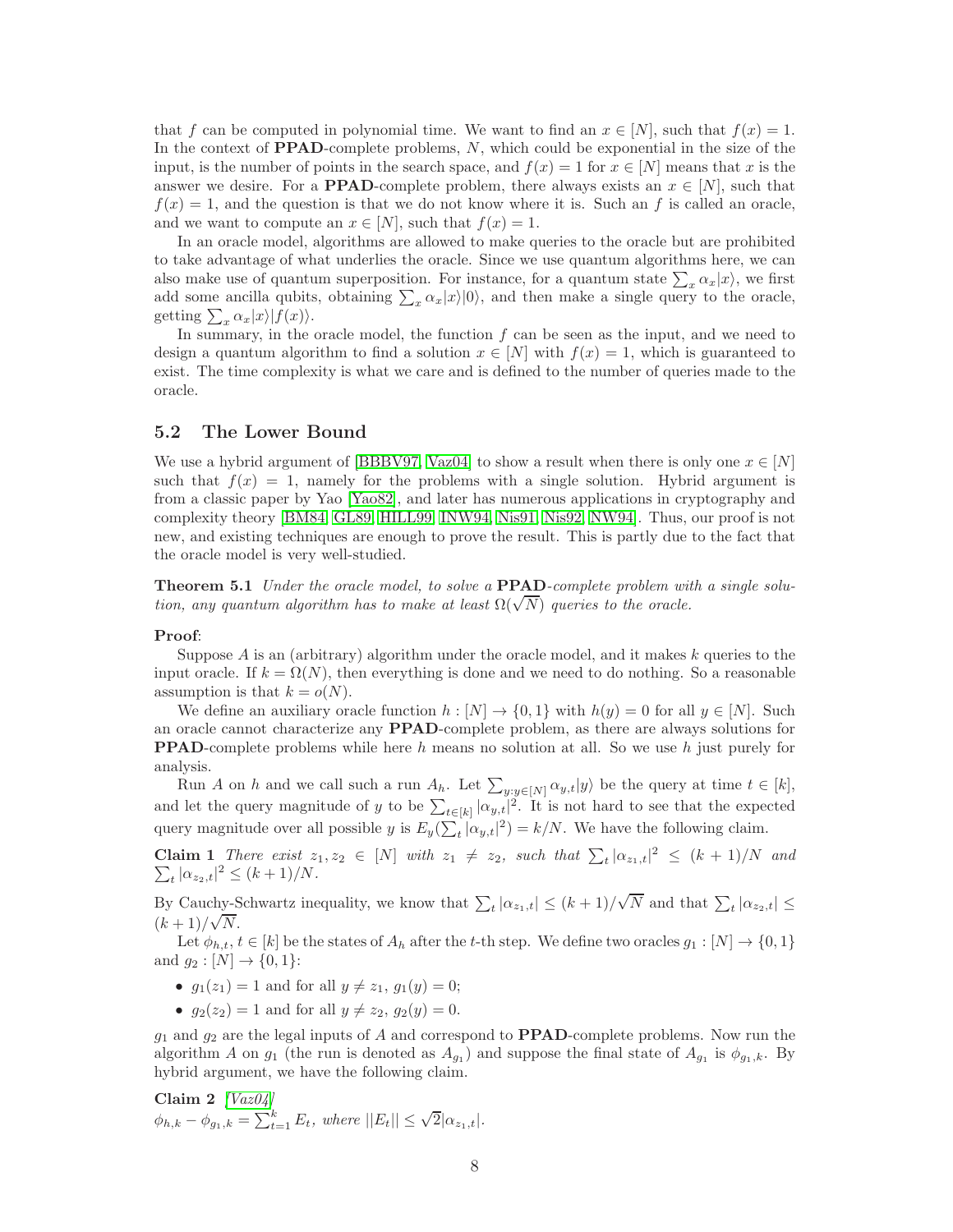Along with the triangle inequality, we have

$$
||\phi_{h,k} - \phi_{g_1,k}|| \leq \sum_t ||E_t||
$$
  
\n
$$
\leq \sqrt{2} \sum_t |\alpha_{z_1,t}|
$$
  
\n
$$
\leq (k+1)\sqrt{2/N}.
$$
 (6)

Similarly, if we run the algorithm A on  $g_2$  (the run is denoted as  $A_{g_2}$ ) and the final state of  $A_{g_2}$ is  $\phi_{q_2,k}$ , then a hybrid argument and the triangle inequality could show that

$$
||\phi_{h,k} - \phi_{g_2,k}|| \le (k+1)\sqrt{2/N}.
$$
 (7)

If we apply the triangle inequality for another time, we get

$$
||\phi_{g_1,k} - \phi_{g_2,k}|| \le 2(k+1)\sqrt{2/N},\tag{8}
$$

 $\Box$ 

implying that  $\phi_{g_1,k}$  and  $\phi_{g_2,k}$  can be distinguished with probability at most  $O(k/\sqrt{N})$ . Since  $z_1 \neq z_2$ , if A can solve problems corresponding to  $g_1$  and  $g_2$ , namely if A can find  $z_1$  and  $z_2$ , it should at least distinguish  $g_1$  and  $g_2$ , and also  $\phi_{g_1,k}$  and  $\phi_{g_2,k}$  with some constant probability. As a result, A should at least make  $\Omega(\sqrt{N})$  queries.

When there are multiple solutions, say p solutions, then  $k = \Omega(\sqrt{N/p})$ , which is a straightforward generalization from the theorem above. More formally,

**Corollary 5.2** Under the oracle model, to solve a  $\text{PPAD-complete problem with } p \text{ solutions}$ , any quantum algorithm has to make at least  $\Omega(\sqrt{N/p})$  queries to the oracle.

#### 5.2.1 Proof of Claim [1](#page-8-0)

Let us suppose that there does not exist  $z_1, z_2 \in [N]$  with  $z_1 \neq z_2$ , such that  $\sum_{z} |\alpha_{z_1,t}|^2 \leq$  $\frac{(k+1)}{N}$  and  $\sum_t |\alpha_{z_2,t}|$  $\sum$  $2 \le (k+1)/N$ . This means there is at most one  $z \in [N]$  such that  $|t|_{\alpha_z,t}|^2 \le (k+1)/N$ , and for all  $y \ne z, y \in [N], \sum_t |\alpha_{y,t}|^2 > (k+1)/N$ . Thus,

<span id="page-9-0"></span>
$$
\sum_{y:y \in [N]} \sum_{t} |\alpha_{y,t}|^2 = \sum_{y:y \neq z} \sum_{t} |\alpha_{y,t}|^2 + \sum_{t} |\alpha_{z,t}|^2
$$
\n
$$
\geq \sum_{y:y \neq z} \sum_{t} |\alpha_{y,t}|^2
$$
\n
$$
> (N-1) \times (k+1)/N
$$
\n
$$
= k+1 - (k+1)/N
$$
\n
$$
> k.
$$
\n(9)

But we have already known that

$$
E_{y:y \in [N]}(\sum_{t} |\alpha_{y,t}|^2) = k/N,
$$
\n(10)

and that

<span id="page-9-1"></span>
$$
\sum_{y:y \in [N]} (\sum_{t} |\alpha_{y,t}|^2) = k.
$$
\n(11)

The inequality [\(9\)](#page-9-0) and the equation [\(11\)](#page-9-1) exhibit clear contradiction. Consequently, our assumption that there does not exist  $z_1, z_2 \in [N]$  with  $z_1 \neq z_2$ , such that  $\sum_t |\alpha_{z_1,t}|$  $\sum$  $2 \le (k+1)/N$  and  $\sum_{t} |\alpha_{z_2,t}|^2 \le (k+1)/N$  is incorrect. This completes the proof of Claim [1.](#page-8-0)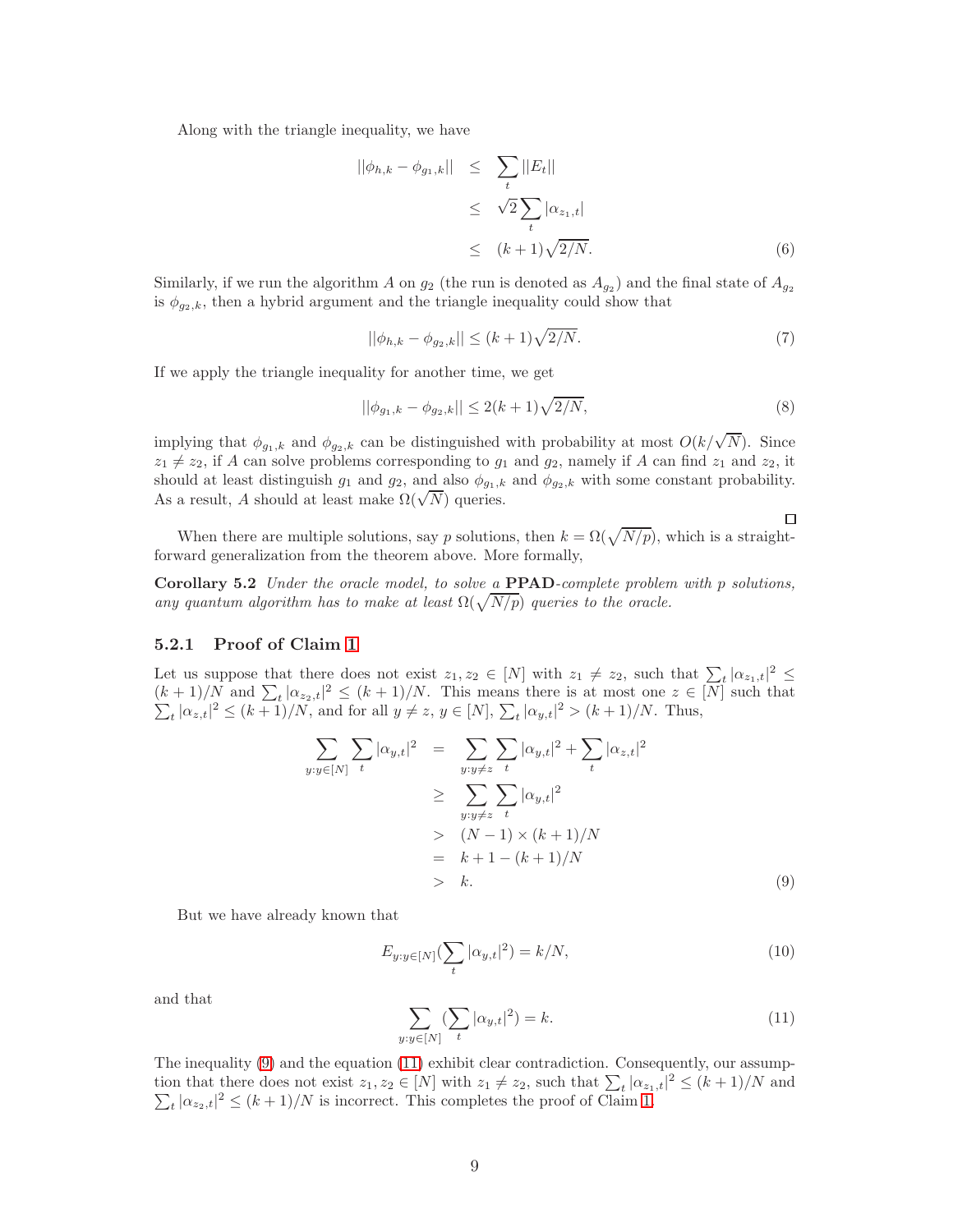# 6 Concluding Remarks

On the one hand, it seems that the well-studied oracle model presents us an insurmountable obstacle towards an exponentially speed-up using quantum computers for computing PPADcomplete problems. If we want to make a step closer to prove our conjecture that PPAD is contained in BQP, we have to get rid of oracles and design new structures that can provide more information. We believe that this may need fundamental revolution in the field of quantum computing. The theory community has spent lots of effort in designing quantum algorithms for factoring as well as graph isomorphism, two special problems between P and NP. And now it is the time that we turn our attention to the third special problem, NASH, or more generally PPAD-complete problems.

On the other hand, it seems that purely exploiting the potential of quantum superposition is not enough, and quantum entanglement may play a more important role as a resource for quantum computation. It is well-known that quantum information theory relies on entanglement in two quite different contexts: as a resource for quantum computation and as a source for nonlocal correlations among different parties. It is strange and not understood that entanglement is crucially linked with nonlocality but not with computation. Quantum computation and nonlocality are two faces of entanglement, and more connections should be established in the future.

# 7 Acknowledgments

Thanks to Shengyu Zhang for discussions at the early stage of this work.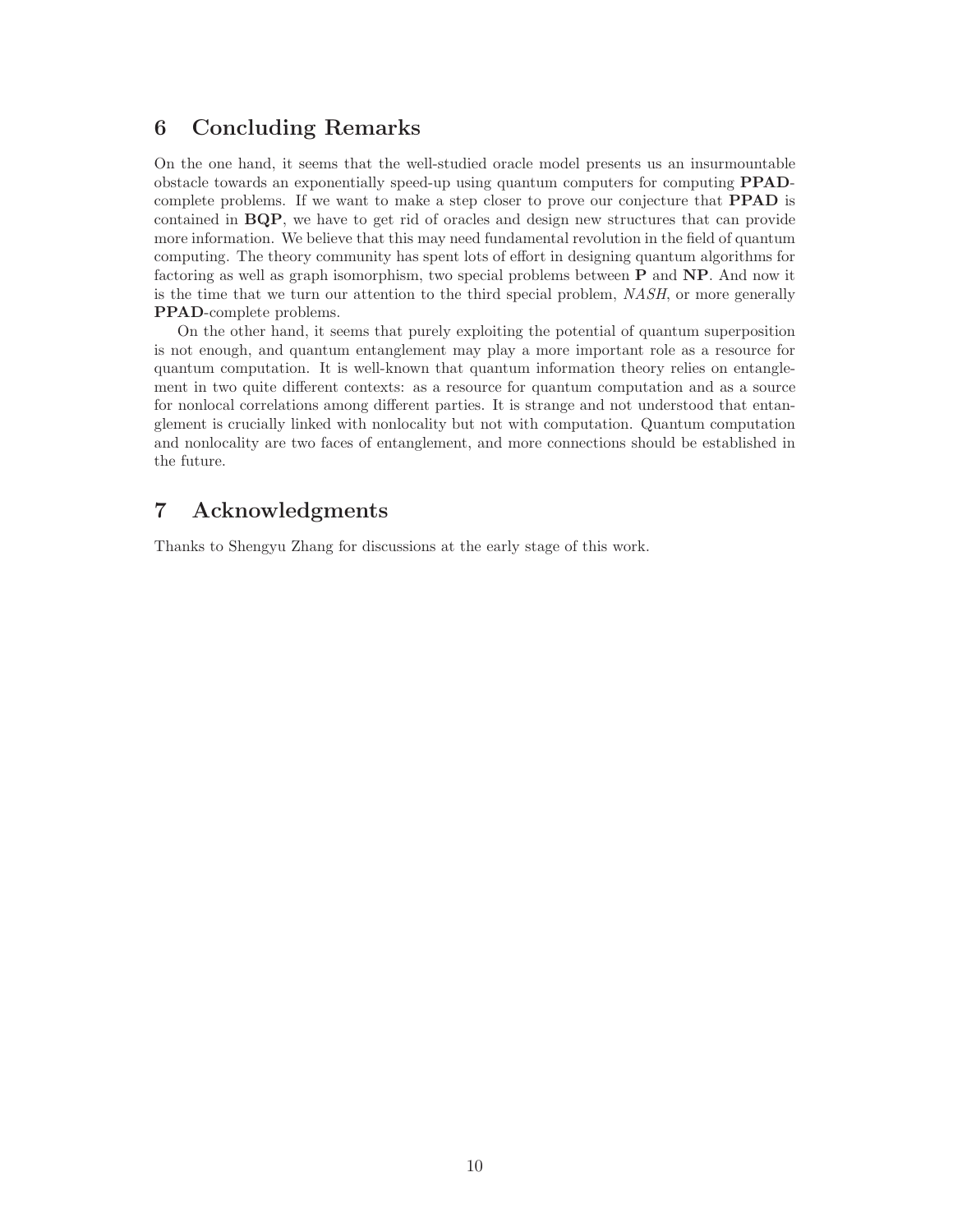# References

- <span id="page-11-4"></span>[Aar10] Scott Aaronson. BQP and the polynomial hierarchy. Proceedings of the 42nd Annual ACM symposium on Theory of Computing, 2010.
- <span id="page-11-3"></span>[BBBV97] Charles Bennett, Ethan Bernstein, Gilles Brassard, and Umesh Vazirani. Strengths and weaknesses of quantum computing. SIAM Journal on Computing, 26(5):1510– 1523, 1997.
- <span id="page-11-13"></span>[BM84] Manuel Blum and Silvio Micali. How to generate cryptographically strong sequences of pseudo-random bits. SIAM J. Comput., 13(4):850–864, 1984.
- <span id="page-11-2"></span>[BV97] Ethan Bernstein and Umesh Vazirani. Quantum complexity theory. SIAM Journal on Computing, 26(5):1411–1473, 1997.
- <span id="page-11-7"></span>[CDT09] Xi Chen, Xiaotie Deng, and Shang-Hua Teng. Settling the complexity of computing two-player Nash equilibria. Journal of ACM, 56, 2009.
- <span id="page-11-6"></span>[DGP09] Constantinos Daskalakis, Paul Goldberg, and Christos Papadimitriou. The complexity of computing a Nash equilibrium. SIAM Journal on Computing, 39(1):195–259, 2009.
- <span id="page-11-14"></span>[GL89] Oded Goldreich and Leonid A. Levin. A hard-core predicate for all one-way functions. In STOC, pages 25–32, 1989.
- <span id="page-11-15"></span>[HILL99] Johan Håstad, Russell Impagliazzo, Leonid A. Levin, and Michael Luby. A pseudorandom generator from any one-way function.  $SIAM$  J. Comput., 28(4):1364–1396, 1999.
- <span id="page-11-16"></span>[INW94] Russell Impagliazzo, Noam Nisan, and Avi Wigderson. Pseudorandomness for network algorithms. In STOC, pages 356–364, 1994.
- <span id="page-11-9"></span>[MP91] Nimrod Megiddo and Christos Papadimitriou. On total functions, existence theorems, and computational complexity. Theoretical Computer Science, 81(2):317 –324, 1991.
- <span id="page-11-0"></span>[NC00] Michael Nielsen and Isaac Chuang. Quantum Computation and Quantum Information. Cambridge University Press, 2000.
- <span id="page-11-17"></span>[Nis91] Noam Nisan. Pseudorandom bits for constant depth circuits. Combinatorica, 11(1):63–70, 1991.
- <span id="page-11-18"></span>[Nis92] Noam Nisan. Pseudorandom generators for space-bounded computation. Combinatorica, 12(4):449–461, 1992.
- <span id="page-11-1"></span>[NRTV07] Noam Nisan, Tim Roughgarden, Eva Tardos, and Vijay Vazirani. Algorithmic Game Theory. Cambridge University Press, 2007.
- <span id="page-11-19"></span>[NW94] Noam Nisan and Avi Wigderson. Hardness vs randomness. *J. Comput. Syst. Sci.*, 49(2):149–167, 1994.
- <span id="page-11-5"></span>[Pap94] Christos Papadimitriou. On the complexity of the parity argument and other inefficient proofs of existence. Journal of Computer and System Sciences, 48(3):498–532, 1994.
- <span id="page-11-10"></span>[Pap01] Christos H. Papadimitriou. Algorithms, games, and the internet. In STOC, pages 749–753, 2001.
- <span id="page-11-8"></span>[Sho97] Peter Shor. Polynomial-time algorithms for prime factorization and discrete logarithms on a quantum computer. SIAM Journal on Computing, 26(5):1484–1509, 1997.
- <span id="page-11-11"></span>[Vaz04] Umesh Vazirani, 2004. Lecture Notes of Quantum Computing.
- <span id="page-11-12"></span>[Yao82] Andrew Chi-Chih Yao. Theory and applications of trapdoor functions (extended abstract). In FOCS, pages 80–91, 1982.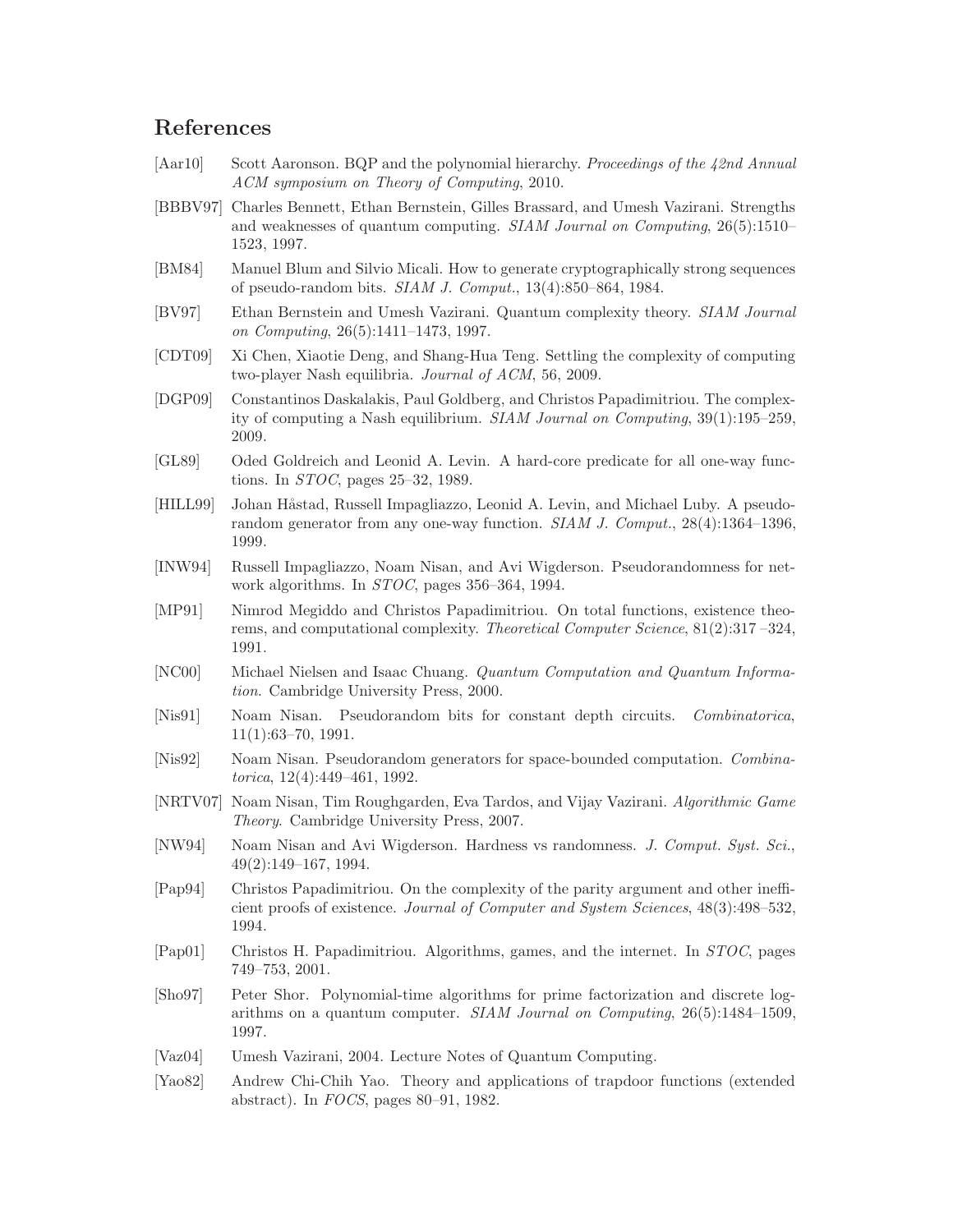# A Proof of Theorem [3.1](#page-5-1)

Recall that we are given that  $\mu_i(\rho) \geq \mu_i(\Phi_i(\rho))$  for all players i and all admissible superoperators  $\Phi_i$  on  $H_i$ , and we want to prove that for all players i and all strategies  $s_i, s'_i \in S_i$ ,

<span id="page-12-0"></span>
$$
\sum_{s_{-i}} p(s_i, s_{-i}) u_i(s_i, s_{-i}) \ge \sum_{s_{-i}} p(s_i, s_{-i}) u_i(s'_i, s_{-i})
$$
\n(12)

for  $p(s) = \rho_{ss}$ .

Fix *i* and  $s_i, s'_i$ . Consider the admissible super-operator  $\Phi_i$  defined by

$$
\Phi_i = \sum_{t_i \neq s_i} P_{t_i} \rho P_{t_i} + (s_i \leftrightarrow s_i') P_{s_i} \rho P_{s_i} (s_i \leftrightarrow s_i')
$$
\n(13)

where  $P_{t_i}$  is the projection onto the subspace  $span(t_i) \otimes H_{-i}$ , and  $(s_i \leftrightarrow s'_i)$  is the operator swapping  $s_i$  and  $s'_i$ . It is not hard to verify that  $\Phi_i$  is an admissible super-operator. Next we will show that the difference of  $\mu_i(\rho)$  and  $\mu_i(\Phi_i(\rho))$  is the same as that of the two sides of Eq. [\(12\)](#page-12-0).

$$
\mu_i(\rho) = \mathbf{E}[u_i(s(\rho))]
$$
  
= 
$$
\sum_{\overline{s} \in S} \langle \overline{s} | \rho | \overline{s} \rangle u_i(\overline{s}) = \sum_{\overline{s} \in S} p(\overline{s}) u_i(\overline{s})
$$
  
= 
$$
\sum_{\overline{s}_i \neq s_i} \sum_{\overline{s}_{-i}} p(\overline{s}) u_i(\overline{s}) + \sum_{\overline{s}_{-i}} p(s_i \overline{s}_{-i}) u_i(s_i \overline{s}_{-i})
$$
(14)

$$
\mu_i(\Phi_i(\rho)) = \sum_{\overline{s} \in S} \langle \overline{s} | \Phi_i(\rho) | \overline{s} \rangle u_i(\overline{s})
$$
  
\n
$$
= \sum_{\overline{s} \in S} \langle \overline{s} | \sum_{t_i \neq s_i} P_{t_i} \rho P_{t_i} + (s_i \leftrightarrow s_i') P_{s_i} \rho P_{s_i} (s_i \leftrightarrow s_i') | \overline{s} \rangle u_i(\overline{s})
$$
  
\n
$$
= \sum_{\overline{s} \in S} \langle \overline{s} | \sum_{t_i \neq s_i} P_{t_i} \rho P_{t_i} | \overline{s} \rangle u_i(\overline{s}) + \sum_{\overline{s} \in S} \langle \overline{s} | (s_i \leftrightarrow s_i') P_{s_i} \rho P_{s_i} (s_i \leftrightarrow s_i') | \overline{s} \rangle u_i(\overline{s})
$$
  
\n
$$
= \sum_{t_i \neq s_i} \sum_{\overline{s} = i} p(t_i \overline{s}_{-i}) u_i(t_i \overline{s}_{-i}) + \sum_{\overline{s} = i} p(s_i \overline{s}_{-i}) u_i(s_i' \overline{s}_{-i})
$$
(15)

Since  $\rho$  is a quantum correlated equilibrium, we have  $\mu_i(\rho) \geq \mu_i(\Phi_i(\rho))$ . Comparing the above two expressions for  $\mu_i(\rho)$  and  $\mu_i(\Phi_i(\rho))$  gives Eq. [\(12\)](#page-12-0) as desired.

# B Proof of Theorem [3.2](#page-5-2)

Let  $\alpha(s_i) = \sum_{s_{-i}} p(s_i, s_{-i}) u_i(s_i, s_{-i})$  and  $\beta(s_i, s'_i) = \sum_{s_{-i}} p(s_i, s_{-i}) u_i(s'_i, s_{-i})$ . Now for any i, we have

$$
\mu_i(\rho) = \sum_{s} \langle s|\rho|s\rangle u_i(s) = \sum_{s} p(s)u_i(s) = \sum_{s_i} \sum_{s_{-i}} p(s_i s_{-i}) u_i(s_i s_{-i}) = \sum_{s_i} \alpha(s_i)
$$
(16)

where the first two steps are by the definition of  $\mu_i$  and p. Now for an arbitrary TPCP superoperator  $\Phi_i$ , we use its Kraus representation to obtain

<span id="page-12-1"></span>
$$
\Phi_i(\rho) = \sum_{j=1}^k (A_{ij} \otimes I_{-i}) \rho(A_{ij}^* \otimes I_{-i})
$$
\n(17)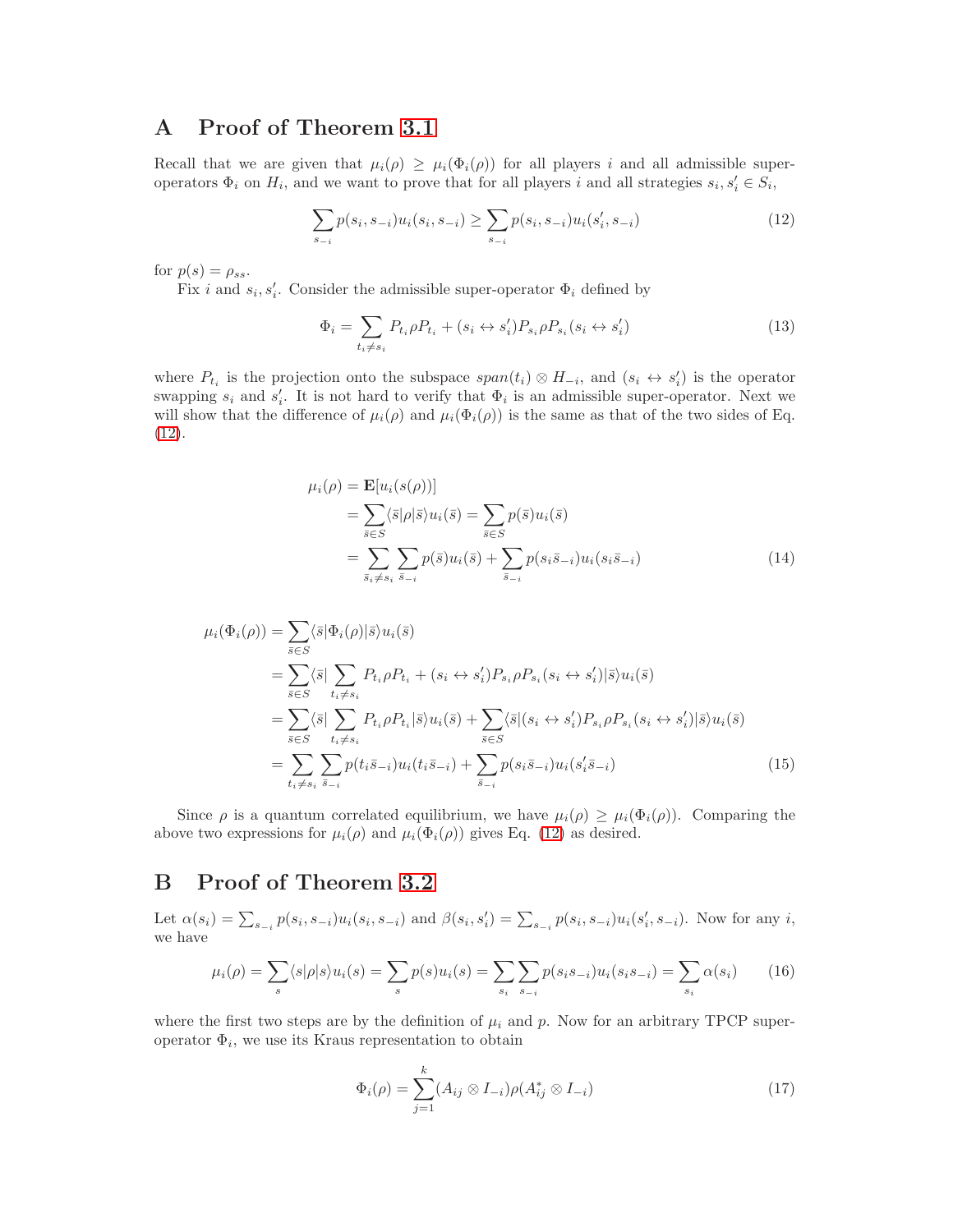with constraint  $\sum_{j=1}^{k} A_{ij}^* A_{ij} = I_i$ , where  $I_i$  is the identity super-operator from  $L(H_i)$  to  $L(H_i)$ . Now we have

$$
\mu_i(\Phi_i(\rho)) = \sum_{s'} \langle s' | \Phi_i(\rho) | s' \rangle u_i(s') \qquad // \text{ by the def of } \mu_i
$$
  
\n
$$
= \sum_{s'} \langle s' | \sum_{j=1}^k (A_{ij} \otimes I_{-i}) \rho(A_{ij}^* \otimes I_{-i}) | s' \rangle u_i(s')
$$
  
\n
$$
= \sum_{s'} \sum_{j=1}^k \langle s' | (A_{ij} \otimes I_{-i}) (\sum_s p(s) | s \rangle \langle s |) (A_{ij}^* \otimes I_{-i}) | s' \rangle u_i(s') \qquad // \text{ by the def of } \rho
$$
  
\n
$$
= \sum_{s'} \sum_{s} \sum_{j=1}^k \langle s' | A_{ij} \otimes I_{-i} | s \rangle \langle s | A_{ij}^* \otimes I_{-i} | s' \rangle p(s) u_i(s')
$$
  
\n
$$
= \sum_{s'_i} \sum_{s} \sum_{j=1}^k \langle s'_i | A_{ij} | s_i \rangle \langle s_i | A_{ij}^* | s'_i \rangle p(s_i s_{-i}) u_i(s'_i s_{-i})
$$
  
\n
$$
= \sum_{s'_i} \sum_{s_i} \sum_{j=1}^k \langle s'_i | A_{ij} | s_i \rangle \langle s_i | A_{ij}^* | s'_i \rangle \beta(s_i, s'_i) \qquad // \text{ by the def of } \beta(s_i, s'_i)
$$

Note that  $\langle s_i' | A_{ij} | s_i \rangle \langle s_i | A_{ij}^* | s_i' \rangle = ||\langle s_i' | A_{ij} | s_i \rangle||^2 \geq 0$ , thus by the assumption that  $\beta(s_i, s_i') \leq$  $\alpha(s_i)$  (i.e. p is a classical correlated equilibrium), we have

$$
\mu_i(\Phi_i(\rho)) \leq \sum_{s_i} \sum_{j=1}^k \sum_{s'_i} \langle s'_i | A_{ij} | s_i \rangle \langle s_i | A_{ij}^* | s'_i \rangle \alpha(s_i)
$$
  

$$
= \sum_{s_i} \sum_{j=1}^k \langle s_i | A_{ij}^* (\sum_{s'_i} | s'_i \rangle \langle s'_i |) A_{ij} | s_i \rangle \alpha(s_i)
$$
  

$$
= \sum_{s_i} \langle s_i | \sum_{j=1}^k A_{ij}^* A_{ij} | s_i \rangle \alpha(s'_i)
$$
  

$$
= \sum_{s_i} \langle s_i | s_i \rangle \alpha(s_i)
$$
  

$$
= \mu_i(\rho)
$$

where the last equality is by Eq.  $(16)$ . This completes the proof of Theorem [3.2.](#page-5-2)

### B.1 Proof of Corollary [3.3](#page-5-0)

We will reduce the existence of a quantum Nash equilibrium to the existence of a Nash equilibrium.

For a given game  $G$  with finite players and finite strategies, there always exists a Nash equilibrium, say p. We transform p into a quantum state  $\rho$  using the the mapping  $\rho = \sum_s p(s) |s\rangle\langle s|$ . By Theorem [3.2,](#page-5-2)  $\rho$  is guaranteed to be quantum Nash equilibrium of G.

Thus, quantum Nash equilibria always exist.

# C Proof of Theorem [3.4](#page-5-3)

### C.1 Examples of the First Statement

Define utility functions of Player 1 and 2 to be: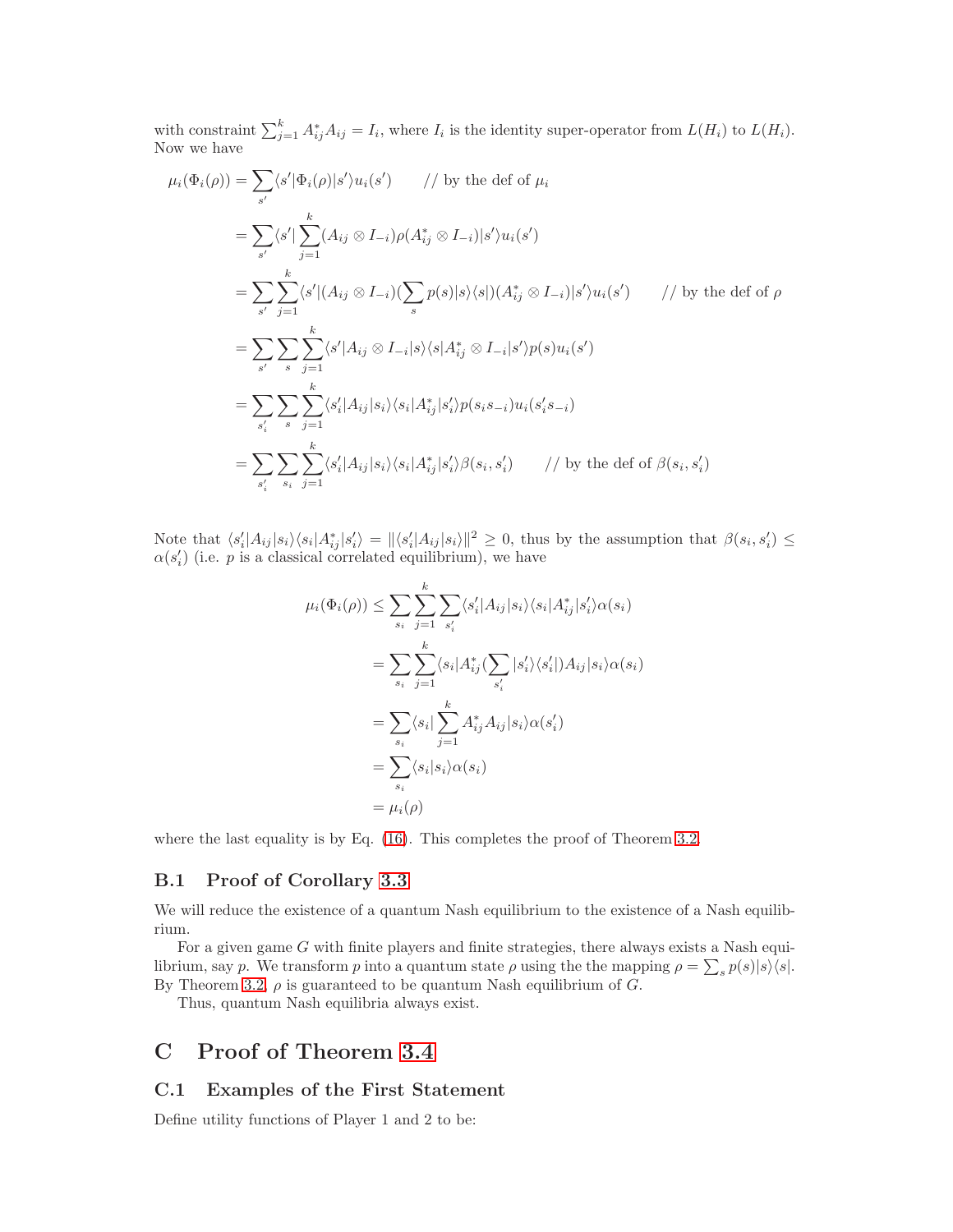$$
A = \begin{bmatrix} 270 & 126 \\ 0 & 270 \end{bmatrix}
$$

.

Suppose the initial state is

$$
|\psi\rangle = \sqrt{1/3}|00\rangle + \sqrt{1/6}|01\rangle + \sqrt{1/6}|10\rangle + \sqrt{1/3}|11\rangle,
$$

whose corresponding density matrix is

$$
\rho = \begin{bmatrix} 1/3 & \sqrt{1/18} & \sqrt{1/18} & 1/3 \\ \sqrt{1/18} & 1/6 & 1/6 & \sqrt{1/18} \\ \sqrt{1/18} & 1/6 & 1/6 & \sqrt{1/18} \\ 1/3 & \sqrt{1/18} & \sqrt{1/18} & 1/3 \end{bmatrix},
$$

and whose corresponding classical correlated distribution is

$$
p = \begin{bmatrix} 1/3 & 1/6 \\ 1/6 & 1/3 \end{bmatrix},
$$

which is easily verified to be a classical correlated equilibrium.

However,  $\rho$  is not a quantum Nash equilibrium. Define a unitary matrix

$$
G = \begin{bmatrix} \sqrt{2/3} & \sqrt{1/3} \\ \sqrt{1/3} & -\sqrt{2/3} \end{bmatrix}
$$

.

Consider

$$
\rho' = (G \otimes I)\rho(G \otimes I) = \begin{bmatrix} 1/2 & \sqrt{2}/3 & 0 & -1/6 \\ \sqrt{2}/3 & 4/9 & 0 & -\sqrt{2}/9 \\ 0 & 0 & 0 & 0 \\ -1/6 & -\sqrt{2}/9 & 0 & 1/18 \end{bmatrix}.
$$

It is easily seen that  $\rho'$  has higher expected utility value for player 1, actually

 $\mu_1(\rho') = 206, \qquad \mu_1(\rho) = 201.$ 

### C.2 Proof of the Second Statement

Let  $\rho = |\psi\rangle\langle\psi| = \sum_{a,b} \sqrt{p(a)p(b)}|a\rangle\langle b|$ . Then

$$
\mu_i(\rho) = \sum_s \langle s|\rho|s\rangle u_i(s)
$$
  
= 
$$
\sum_s \langle s|\sum_{a,b} \sqrt{p(a)p(b)}|a\rangle \langle b||s\rangle u_i(s)
$$
  
= 
$$
\sum_s p(s)u_i(s)
$$
  
= 
$$
\sum_{s_i} p_i(s_i) \sum_{s_{-i}} p_{-i}(s_{-i})u_i(s_i, s_{-i})
$$
  
= 
$$
\sum_{s_i: p_i(s_i) > 0} p_i(s_i) \sum_{s_{-i}} p_{-i}(s_{-i})u_i(s_i, s_{-i})
$$

Now assume that Player i applies an admissible super-operator  $\Phi_i$  on  $\rho$ :

$$
\Phi_i(\rho) = \sum_{j=1}^k (A_{ij} \otimes I_{-i}) \rho(A_{ij}^* \otimes I_{-i})
$$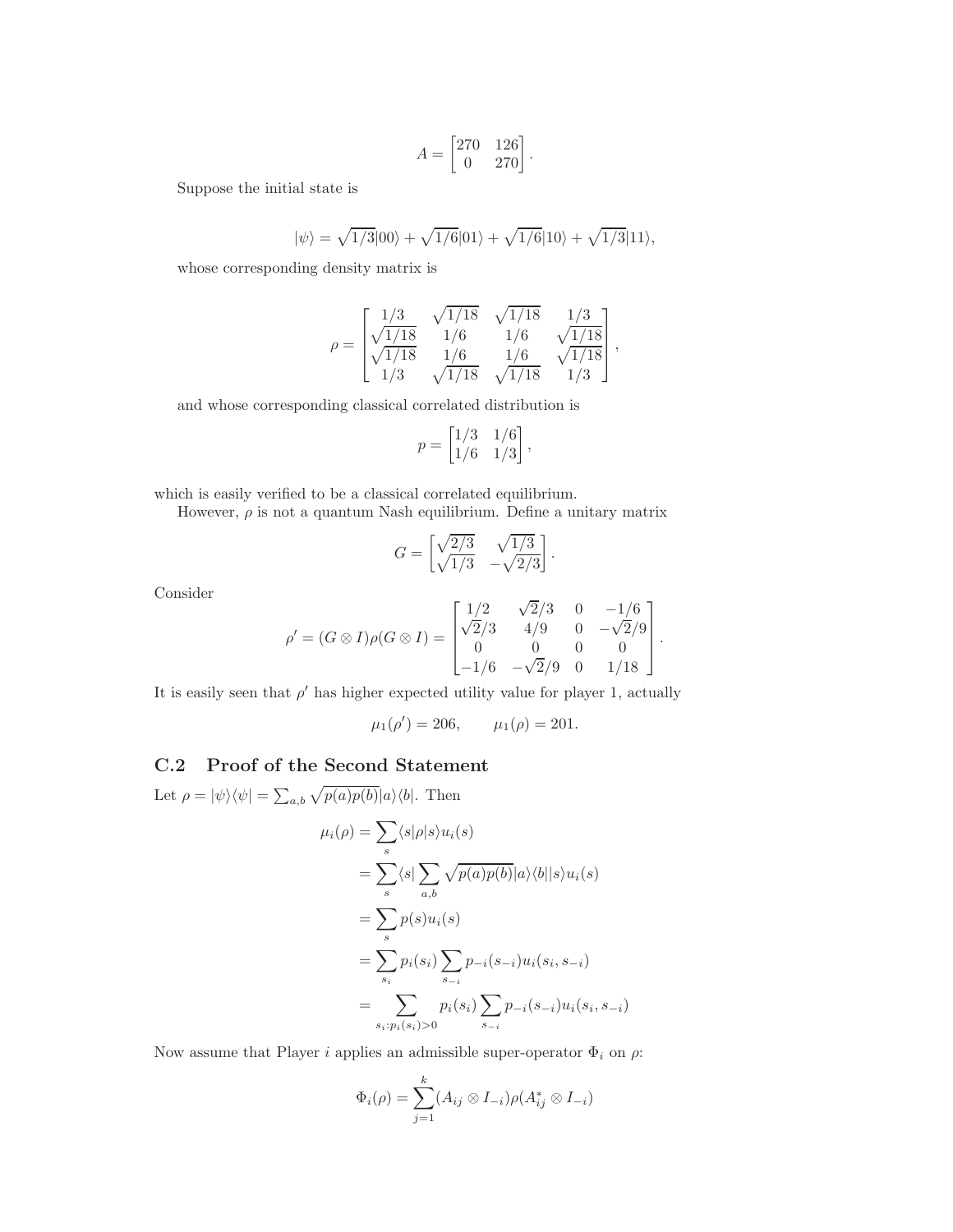where  $\sum_{j=1}^{k} A_{ij}^* A_{ij} = I_i$ . Let  $\bar{s}_i$  be a strategy s.t.  $p_i(\bar{s}_i) > 0$ . Then by the definition of Nash equilibrium, we have

$$
\sum_{s_i} p_{-i}(s_{-i}) u_i(s_i s_{-i}) \le \sum_{s_i} p_{-i}(s_{-i}) u_i(\bar{s}_i s_{-i}),\tag{18}
$$

for any  $s_i$ .

$$
\mu_i(\Phi_i(\rho)) = \sum_{s} \langle s | \Phi_i(\rho) | s \rangle u_i(s)
$$
\n
$$
= \sum_{s} \langle s | \sum_{j=1}^k (A_{ij} \otimes I_{-i}) \rho(A_{ij}^* \otimes I_{-i}) | s \rangle u_i(s)
$$
\n
$$
= \sum_{s} \langle s | \sum_{j=1}^k (A_{ij} \otimes I_{-i}) \sum_{a,b} \sqrt{p(a)p(b)} | a \rangle \langle b | (A_{ij}^* \otimes I_{-i}) | s \rangle u_i(s)
$$
\n
$$
= \sum_{s,a,b,j} \sqrt{p(a)p(b)} \langle s | (A_{ij} \otimes I_{-i}) | a \rangle \langle b | (A_{ij}^* \otimes I_{-i}) | s \rangle u_i(s)
$$
\n
$$
= \sum_{s,a,b,j} \sqrt{p_i(a_i)p_i(b_i)} \sqrt{p_{-i}(a_{-i})p_{-i}(b_{-i})} \langle s_i | A_{ij} | a_i \rangle \langle s_{-i} | a_{-i} \rangle \langle b_i | A_{ij}^* | s_i \rangle \langle b_{-i} | s_{-i} \rangle u_i(s)
$$
\n
$$
= \sum_{s_i,s_{-i},a_i,b_i,j} \sqrt{p_i(a_i)p_i(b_i)} \langle s_i | A_{ij} | a_i \rangle \langle b_i | A_{ij}^* | s_i \rangle p_{-i}(s_{-i}) u_i(s_i, s_{-i})
$$
\n
$$
= \sum_{s_i,s_{-i},a_i,b_i,j:p_i(a_i) > 0,p_i(b_i) > 0} \sqrt{p_i(a_i)p_i(b_i)} \langle s_i | A_{ij} | a_i \rangle \langle b_i | A_{ij}^* | s_i \rangle p_{-i}(s_{-i}) u_i(s_i, s_{-i})
$$
\n
$$
= \sum_{s_i,a_i,b_i,j:p_i(a_i) > 0,p_i(b_i) > 0} \sqrt{p_i(a_i)p_i(b_i)} \langle s_i | A_{ij} | a_i \rangle \langle b_i | A_{ij}^* | s_i \rangle \sum_{s_{-i}} p_{-i}(s_{-i}) u_i(a_i, s_{-i})
$$
\n
$$
\leq \sum_{s_i,a_i,b_i,j:p_i(a_i) > 0,p_i(b_i) > 0} \sqrt{p_i(a_i)p_i(b_i)} \langle s_i | A_{ij} | a_i \rangle \langle b_i | A
$$

$$
= \sum_{s_i, a_i, b_i, j: p_i(a_i) > 0, p_i(b_i) > 0} \sqrt{p_i(a_i)p_i(b_i)} \langle b_i | A_{ij}^* | s_i \rangle \langle s_i | A_{ij} | a_i \rangle \sum_{s_{-i}} p_{-i}(s_{-i}) u_i(a_i, s_{-i})
$$
  
\n
$$
= \sum_{a_i, b_i, j: p_i(a_i) > 0, p_i(b_i) > 0} \sqrt{p_i(a_i)p_i(b_i)} \langle b_i | A_{ij}^* A_{ij} | a_i \rangle \sum_{s_{-i}} p_{-i}(s_{-i}) u_i(a_i, s_{-i})
$$
  
\n
$$
= \sum_{a_i, b_i: p_i(a_i) > 0, p_i(b_i) > 0} \sqrt{p_i(a_i)p_i(b_i)} \langle b_i | a_i \rangle \sum_{s_{-i}} p_{-i}(s_{-i}) u_i(a_i, s_{-i})
$$
  
\n
$$
= \sum_{\bar{s}_i: p_i(\bar{s}_i) > 0} p_i(\bar{s}_i) \sum_{s_{-i}} p_{-i}(s_{-i}) u_i(\bar{s}_i, s_{-i})
$$
  
\n
$$
= \mu_i(\rho)
$$

This completes the proof of Theorem [3.4.](#page-5-3)

From the above proof, one can see that if  $supp(p_i) = S_i$ , then the only inequality becomes the equality. We thus obtain the following fact.

**Corollary C.1** If p is a classical Nash equilibrium and  $supp(p_i) = S_i$ , then  $|\psi\rangle = \sum_s \sqrt{p(s)} |s\rangle$ is a quantum Nash equilibrium, and any quantum operation by Player i does not change his/her utility value.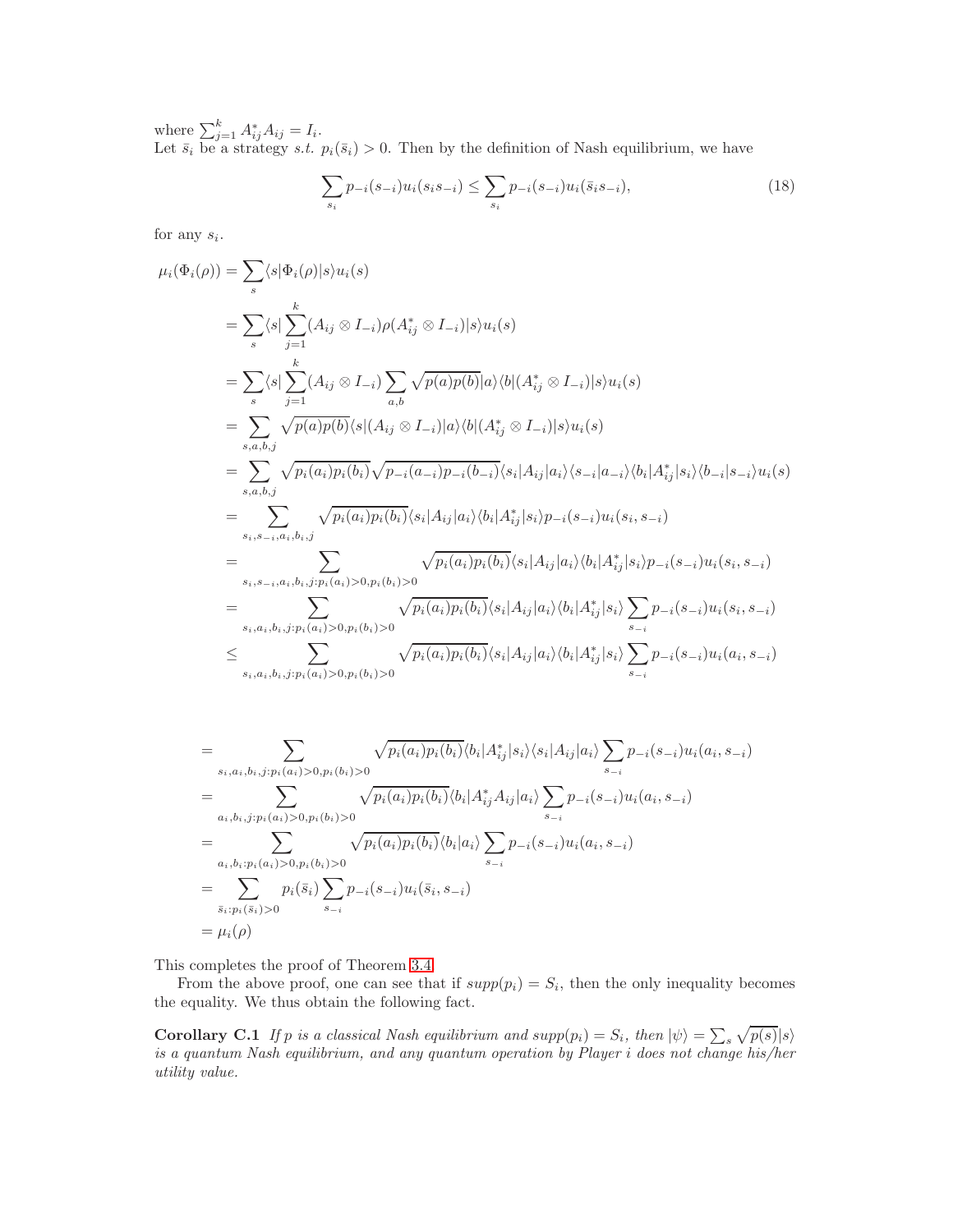## D Examples in Theorem [3.5](#page-5-4)

Define the utility matrices of both Player 1 and Player 2 to be:

$$
u_1 = u_2 = u = \begin{bmatrix} 2 & 1 \\ 1 & 2 \end{bmatrix}
$$

Note that since  $u$  is symmetric, so is the game. Below we will show a couple of examples where  $p_{\rho}$  is a classical (sometimes correlated) Nash equilibrium but  $\rho$  itself is not a quantum (correlated) Nash equilibrium.

## Example 1: a mixed product state

Suppose the initial state is

$$
\rho = \frac{1}{2} \begin{bmatrix} \cos^2(\theta) & \cos(\theta)\sin(\theta) \\ \cos(\theta)\sin(\theta) & \sin^2(\theta) \end{bmatrix} \otimes |0\rangle\langle 0| + \frac{1}{2} \begin{bmatrix} \sin^2(\theta) & -\cos(\theta)\sin(\theta) \\ -\cos(\theta)\sin(\theta) & \cos^2(\theta) \end{bmatrix} \otimes |1\rangle\langle 1|
$$
\n(19)

$$
= \begin{bmatrix} \cos^2(\theta)/2 & \cos(\theta)\sin(\theta)/2 & -\cos(\theta)\sin(\theta)/2\\ \cos(\theta)\sin(\theta)/2 & \sin^2(\theta)/2 & \sin^2(\theta)/2 & \cos^2(\theta)/2 \end{bmatrix}
$$
(20)

Take the diagonal elements to form a classical correlated distribution

<span id="page-16-0"></span>
$$
p = \begin{bmatrix} \cos^2(\theta)/2 & \sin^2(\theta)/2 \\ \sin^2(\theta)/2 & \cos^2(\theta)/2 \end{bmatrix},
$$

which is easily verified to be a classical correlated equilibrium if  $\cos^2(\theta) \ge 1/2$ .

However,  $\rho$  is not a quantum Nash equilibrium. Define a unitary matrix

$$
G = \begin{bmatrix} \cos(\theta) & \sin(\theta) \\ \sin(\theta) & -\cos(\theta) \end{bmatrix}.
$$

Consider

$$
\rho' = (G \otimes I)\rho(G \otimes I) = \begin{bmatrix} 1/2 & & & \\ & 0 & & \\ & & 0 & \\ & & & 1/2 \end{bmatrix}
$$

It is easily seen that  $\rho'$  has higher expected utility value for player 1, actually

$$
\mu_1(\rho') = 2,
$$
\n $\mu_1(\rho) = 1 + \cos^2(\theta).$ 

### Example 2: an entangled pure state

Consider

$$
\rho = \frac{1}{2} \begin{bmatrix} \cos^2(\theta) & \cos(\theta)\sin(\theta) & \cos(\theta)\sin(\theta) & -\cos^2(\theta) \\ \cos(\theta)\sin(\theta) & \sin^2(\theta) & \sin^2(\theta) & -\cos(\theta)\sin(\theta) \\ \cos(\theta)\sin(\theta) & \sin^2(\theta) & \sin^2(\theta) & -\cos(\theta)\sin(\theta) \\ -\cos^2(\theta) & -\cos(\theta)\sin(\theta) & -\cos(\theta)\sin(\theta) & \cos^2(\theta) \end{bmatrix}
$$